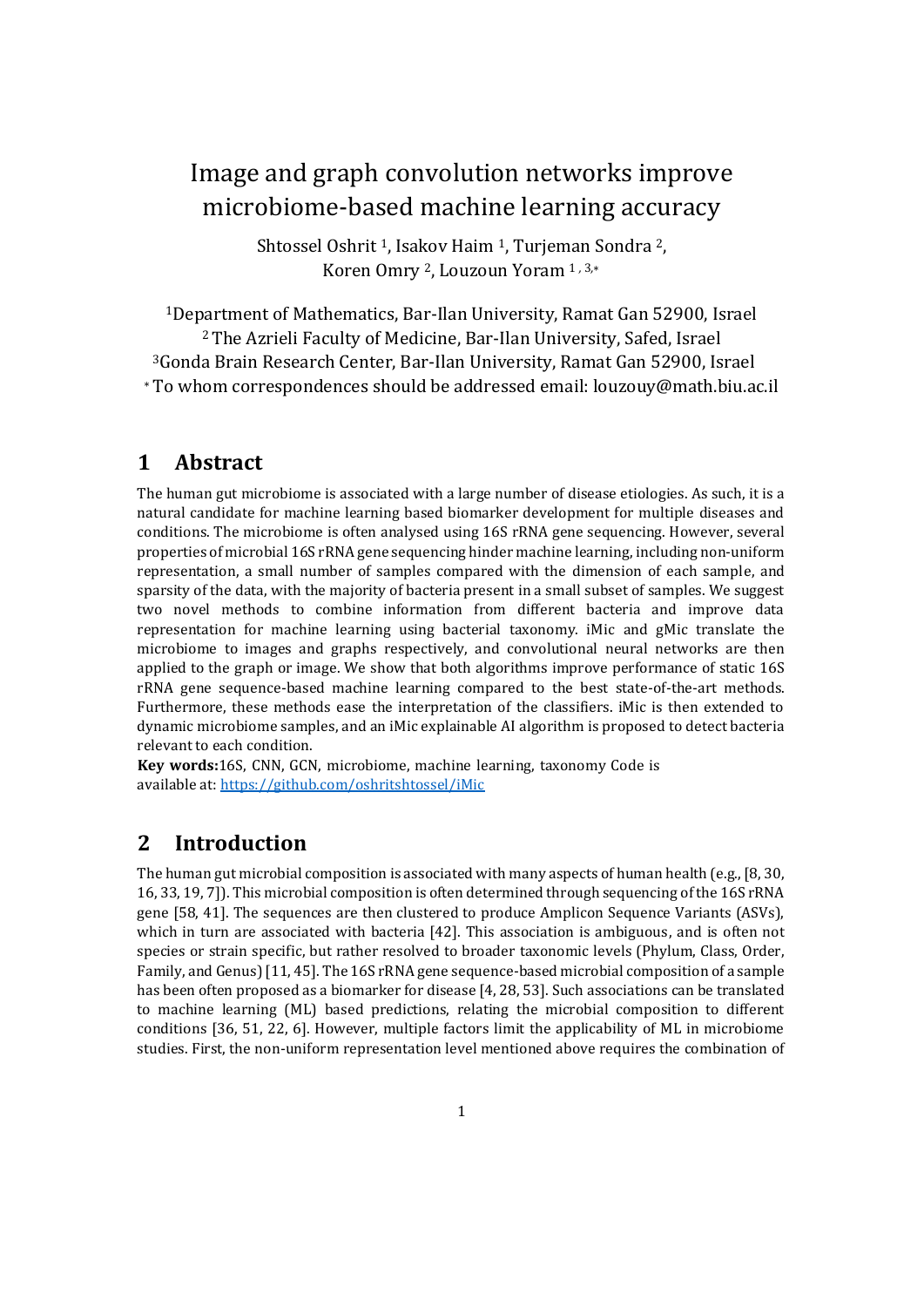information at different taxonomic levels. Also, in typical microbiome experiments, there are tens to hundreds of samples vs thousands of different ASVs. Finally, the ASVs are sparse, while a typical experiment can contain thousands of different ASVs. Most ASVs are absent from the vast majority of samples (See Supp. Fig. S1 for example).

To overcome these limitations, data aggregation methods have been proposed, where the hierarchical structure of the taxonomic tree can be used to combine different ASVs [45, 38]. For example, a class of phylogenetic-based feature weighting algorithms was proposed to group relevant taxa into clades, and the highly ranked clade groups in conjunction with random forest [3]. An alternative is a taxonomy-based smoothness penalty to smooth the coefficients of the microbial taxa with respect to the taxonomic tree in both linear and logistic regression models [59]. However, these simple models do not resolve the sparsity of the data and make limited use of the taxonomy.

Deep neural networks (DNNs) were proposed to identify more complex relationships among microbial taxa. Typically, the relative ASVs vectors are the input of a multi-layer perceptron neural network (MLPNN) or recursive neural network (RNN) [14]. However, given the typical distribution of microbial frequencies, these methods end up using mainly the prevalent and abundant microbes, and ignore the wealth of information available in rare bacteria.

Here, we propose to use the taxonomy to translate the microbiome to graphs or images and then apply Convolutional Neural Networks (CNNs) [26] or Graph Convolutional Networks (GCNs) [24] to the classification of such samples. CNNs have been successfully applied to diversified areas such as face recognition [39], optical character recognition [5] and medical diagnosis [52]. Convolutional Neural Networks (CNNs) are a class of neural networks that specializes in processing data with a grid-like topology, such as images [29, 43, 47, 49, 17].

Two previous models combined microbiome abundances using CNNs [47, 49]. PopPhy-CNN constructs a phylogenetic tree to preserve the relationship among the microbial taxa in the profiles. The tree is then populated with the relative abundances of microbial taxa in each individual profile and represented in a two-dimensional matrix as a natural projection of the phylogenetic tree in R<sup>2</sup>. The main drawbacks of this method are the sparse image (7×*N*, where N is the number of leaves in the tree), and the focus on a single taxonomic level and on very frequent bacteria, proven to be less useful in classification tasks [23]. Taxon-NN [49] stratifies the input ASVs into clusters based on their phylum information, then performs an ensemble of 1D-CNNs over the stratified clusters containing ASVs from the same phylum. As such, the more detailed information on the species level representation is lost.

Graphs machine learning, and specifically GCNs based graph classification tasks may also be considered for microbiome-based classification. Graph classification methods include, among many others (see also [57, 12, 31]), DIFFPOOL, a differentiable graph pooling module that can generate hierarchical representations of graphs and use this hierarchy of vertex groups to classify graphs [60]. StructPool [61] considers the graph pooling as a vertex clustering problem. EigenGCN [32] proposes a pooling operator. EigenPooling is based on the graph Fourier transform, which can utilize the vertex features and local structures during the pooling process, and QGCN [35] using a quadratic formalism in the last layer. To the best of our knowledge, GCNs have never been used for microbiome classification.

Here, we propose gMic and iMic (graph Microbiome and image Microbiome) and show that the relation between the bacteria present in a sample is often as informative as the frequency of each bacterium, and that this relation can be used to significantly improve the quality of machine learning-based prediction in microbiome-based biomarker development (micmarkers) over all existing state of the art methods. gMic and iMic address all three limitations stated above (different levels of representation, sparsity, and small number of samples).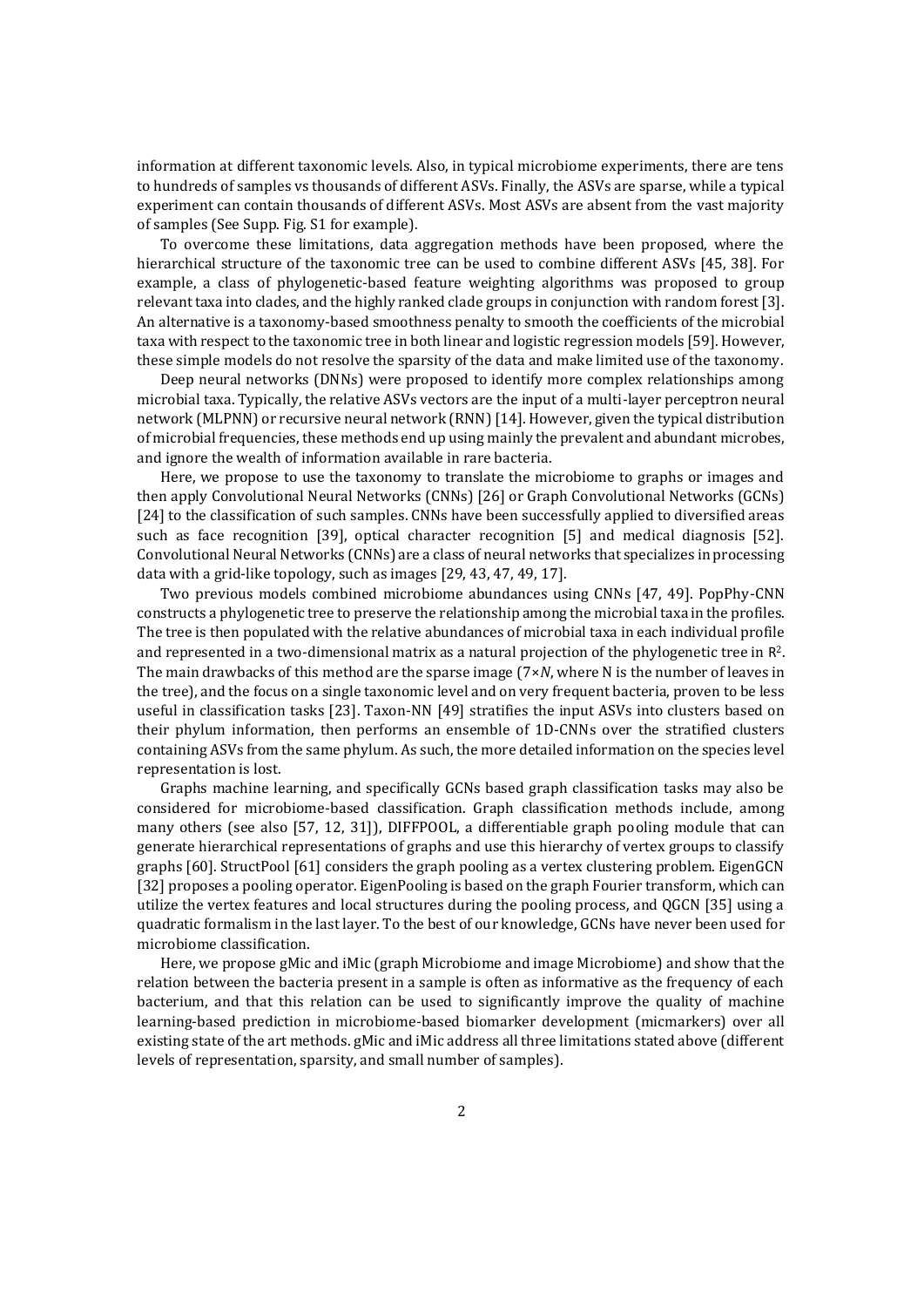## **3 Results**

## **3.1 Taxonomic tree structure contributes to machine learning performance**

Our main hypothesis is that the taxonomy tree (TT) structure of a microbiome sample is by itself an informative biomarker of the sample class, even when the frequency of each bacterium is ignored. To test this, we analysed six datasets with nine different phenotypes (Table 3 and Methods). We used 16S rRNA gene sequencing to distinguish between pathological and control cases, such as Inflammatory bowel disease (IBD), Crohn's disease (CD), Cirrhosis and different food allergies (milk, nuts and peanuts), as well as between subgroups of healthy populations by variables such as ethnicity, gender and sample type (e.g., stool vs vaginal).

We pre-processed the samples via the MIP-MLP pipeline [23]. We merged the features of the species taxonomy using the Sub-PCA method. Log normalization was used for the inputs of all the models. When species classification was unknown, we used the best-known taxonomy.

Before comparing with state-of-the-art methods comparing with the best current results, we tested three different baseline models. One was a gene frequency based naive model using a two layer, fully connected neural network. The other two models were the previous state of the art using structure, PopPhy [47], followed by one or two convolutional layers. We trained all the models on our datasets, and optimized hyperparameters for the baseline models using an NNI [2] framework on ten cross validations of the internal validation set. We measured the models' performance by their Area Under the Receiver Operator Curve (AUC). The best hyperparameters of our models were optimized using the precise same setting.

To combine the gene frequency of each bacterium through the TT, we propose gMic. We first created a TT for each dataset whose leaves are the preprocessed observed samples (each at its appropriate taxonomic level) (Fig. 1 A). The internal vertices of the TT were populated with the average over their direct descendants at the level below (e.g., for the family level, we averaged over all genera belonging to the same family). The tree was represented through a symmetric normalized adjacency matrix (see Methods). The matrix was used as the convolution kernel of a GCN. Two fully-connected layers were applied to the GCN output to predict the class of the sample. We used two versions of gMic; in the simpler version, we ignored the bacterial count, and the frequencies of all existing bacteria were replaced by a value of 1 (Fig. 1 A), and only the TT structure was used. In the second version, gMic+v, we used the normalized bacteria frequency values as the input (see Methods).

We compared the AUC on the average of the test set in 10 cross validations of gMIC and gMIC+v to the state-of-the-art results on these datasets (Fig. 1 C). The AUC, when learning using only the structure, was similar to the one of the best naive model using the gene frequencies as tabular data (see Fig. 1 C). When combined with the gene frequencies, gMIC+v outperformed existing methods in several datasets (see Table 1 and Fig.1 C).

While gMic captures the relation between similar bacteria, it still does not solve the sparsity problem. We thus suggest using iMic for a different combination of the relation between the structure of TT and the bacterial frequencies into an image and applying CNNs on this image to classify the samples (Fig. 1 B).

iMic is initiated with the same tree as gMic, but then instead of a GCN, the TT with the means in the vertices is projected to a two-dimensional matrix with seven rows (the number of different taxonomy levels in the TT), and a column for each leaf. At each level, we set the value of the matrix to be the value of the leaves, if available. Otherwise, we populate all the values at a higher level (say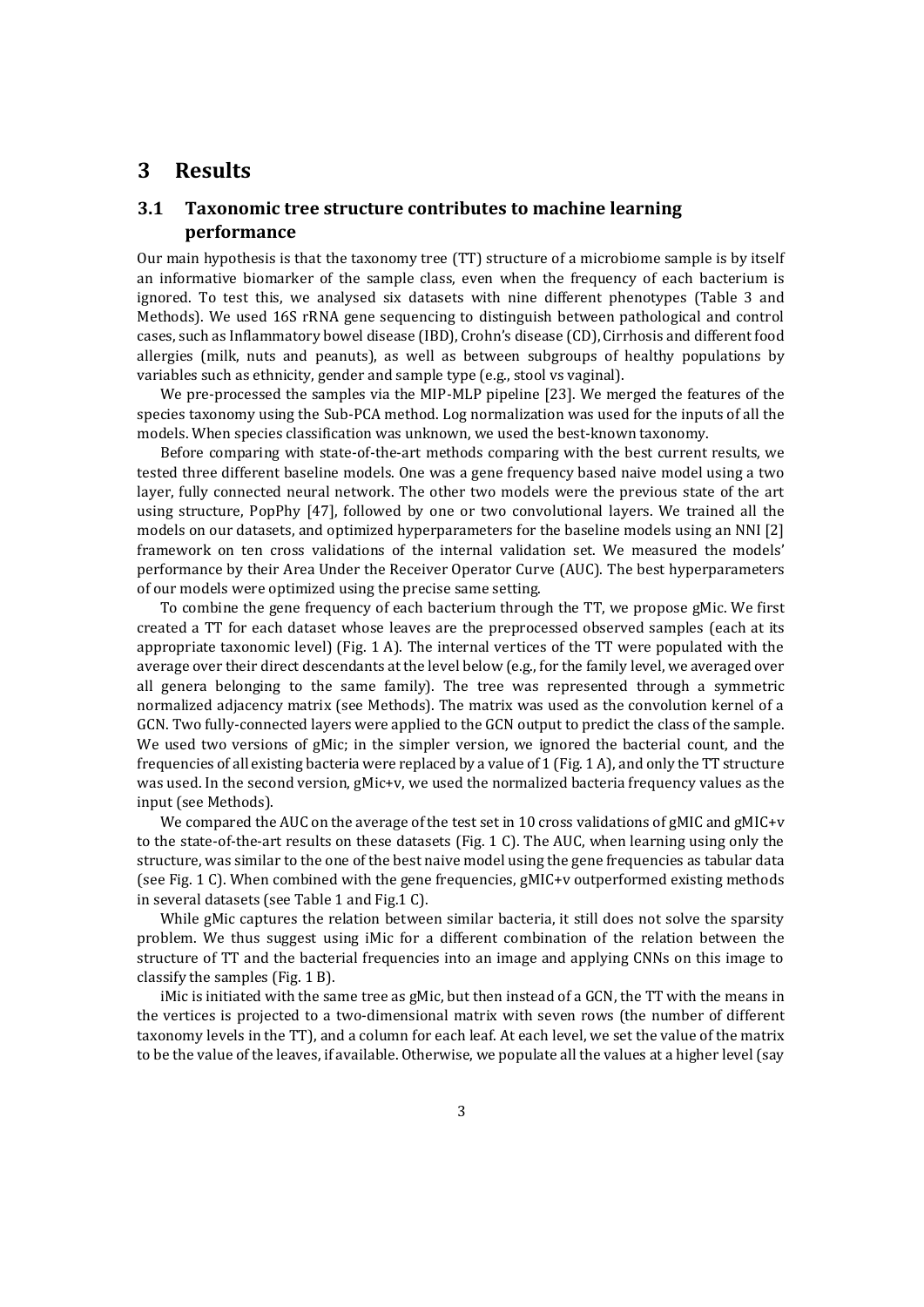at the family level) to have the average values of the level below (genus). For example, if we have three genera belonging to the same family, at the family level, the three

|                   | 1 apre 11 10 cross vanaation mean periormanees with sta on external test sets |                   |                      |                   |                  |                  |                   |  |  |  |  |  |
|-------------------|-------------------------------------------------------------------------------|-------------------|----------------------|-------------------|------------------|------------------|-------------------|--|--|--|--|--|
| Model             | <b>iMic CNN2</b>                                                              | <b>iMic CNN1</b>  | gMic +v              | gMic              | Sub PCA          | PopPhy 1         | PopPhy 2          |  |  |  |  |  |
| <b>IBD</b>        | $0.961 \pm 0.000$                                                             | $0.960 \pm 0.000$ | $0.956 \pm 0.02$     | 0.958±0.014       | $0.94 \pm 0.00$  | $0.863 \pm 0.02$ | $0.834 \pm 0.03$  |  |  |  |  |  |
| CD                | $0.931 \pm 0.006$                                                             | $0.928 \pm 0.000$ | $0.936 \pm$<br>0.018 | $0.870 \pm 0.023$ | $0.807 \pm 0.00$ | $0.716 \pm 0.03$ | $0.751 \pm 0.016$ |  |  |  |  |  |
| Ravel             | $0.946 \pm 0.01$                                                              | $0.940 \pm 0.000$ | $0.977 \pm$<br>0.004 | $0.959 \pm 0.006$ | $0.965 \pm 0.01$ | $0.894 \pm 0.00$ | $0.898 \pm 0.007$ |  |  |  |  |  |
| Cirrhosis         | $0.924 \pm 0.01$                                                              | $0.896 \pm 0.000$ | $0.827 \pm 0.013$    | $0.847 \pm 0.018$ | $0.832 \pm 0.03$ | $0.633 \pm 0.01$ | $0.536 \pm 0.09$  |  |  |  |  |  |
| Milk allergy      | $0.704 \pm 0.03$                                                              | $0.704 \pm 0.04$  | $0.667 \pm 0.104$    | $0.707 \pm 0.04$  | $0.71 \pm 0.03$  | $0.557 \pm 0.04$ | $0.522 \pm 0.05$  |  |  |  |  |  |
| Nut allergy       | $0.640 \pm 0.01$                                                              | $0.659 \pm 0.007$ | $0.541 \pm 0.081$    | $0.499 \pm 0.053$ | $0.513 \pm 0.05$ | $0.599 \pm 0.08$ | $0.511 \pm 0.05$  |  |  |  |  |  |
| Peanut<br>allergy | $0.588 \pm 0.03$                                                              | $0.580 \pm 0.03$  | $0.535 \pm 0.03$     | $0.549 \pm 0.073$ | $0.575 \pm 0.0$  | $0.539 \pm 0.02$ | $0.541 \pm 0.05$  |  |  |  |  |  |
| MF                | $0.641 \pm 0.06$                                                              | $0.645 \pm 0.06$  | $0.446 \pm 0.04$     | $0.450 \pm 0.054$ | $0.51 \pm 0.102$ | $0.520 \pm 0.06$ | $0.527 \pm 0.06$  |  |  |  |  |  |
| CA                | $0.681 \pm 0.001$                                                             | $0.656 \pm 0.01$  | $0.507 \pm 0.067$    | $0.544 \pm 0.144$ | $0.535 \pm 0.07$ | $0.592 \pm 0.04$ | $0.610 \pm 0.04$  |  |  |  |  |  |

Table 1: 10 cross validation mean performances with std on external test sets

columns will receive the average of the three values at the genus level (Fig. 1 B step 3). Below a leaf, values are set to 0. As a further step to include the taxonomy in the image, columns were sorted recursively, so that similar bacteria would be closer using hierarchical clustering (see Methods).

iMic maintains all the information (i.e., it simultaneously uses all known taxonomic levels). Moreover, it resolves the sparsity by ensuring ASVs with similar taxonomy are nearby and averaged at higher taxonomic levels. As such, even if each sample has different ASVs, there is still common information at higher taxonomic levels.

In all the datasets and all the tags above, iMic had a significantly higher average AUC than the best current methods or equal to the state of the art (one-sided T-test p value *<* 0.0005 on CD, nut allergy, Cirrhosis, MF and CA and p value  $p < 0.05$  for milk allergy and peanut allergy (see Table 1) and Fig. 1 C).

#### **3.2 Classifier interpretation**

Beyond its improved performance, iMic can be used to explain the AI. We used Grad-Cam (an explainable AI platform [15]) to estimate what part of the image was used by the model to classify each class [9]. (Formally, we estimated the gradient information flowing into the last layer of the CNN to assign importance and averaged the importance of the pixels for control and case groups separately.) We show here results for the CD dataset, where we identify biomarkers to distinguish patients with CD from healthy people (Fig. 2, and Supp. Fig. S2 for another phenotype). Interestingly, the CNN is most affected by the family level (fifth row in Fig. 2), and used different bacteria for the case and the control (see Fig. 2 A, B). To find the microbes that most contributed to the classification, we projected the computed Grad-Cam values back to the TT (Fig. 2 C,D). In the CD dataset, Proteobacteria are characteristic of the CD group, in line with the literature. This phylum is proinflammatory and associated with the inflammatory state of CD and overall microbial dysbiosis [34]. Also in line with previous findings is the family *Micrococcaceae* associated with colonal CD [63] and even with mesenteric adipose tissue microbiome in CD patients [21]. The control group was characterized by *Bifidobacteriaceace*, known for its anti-inflammatory properties, pathogen resistance, and overall improvement of host state [37, 40], and by *Akkermansia*, which is a popular candidate in the search for next generation probiotics due to its ability to promote metabolism and immune function [62].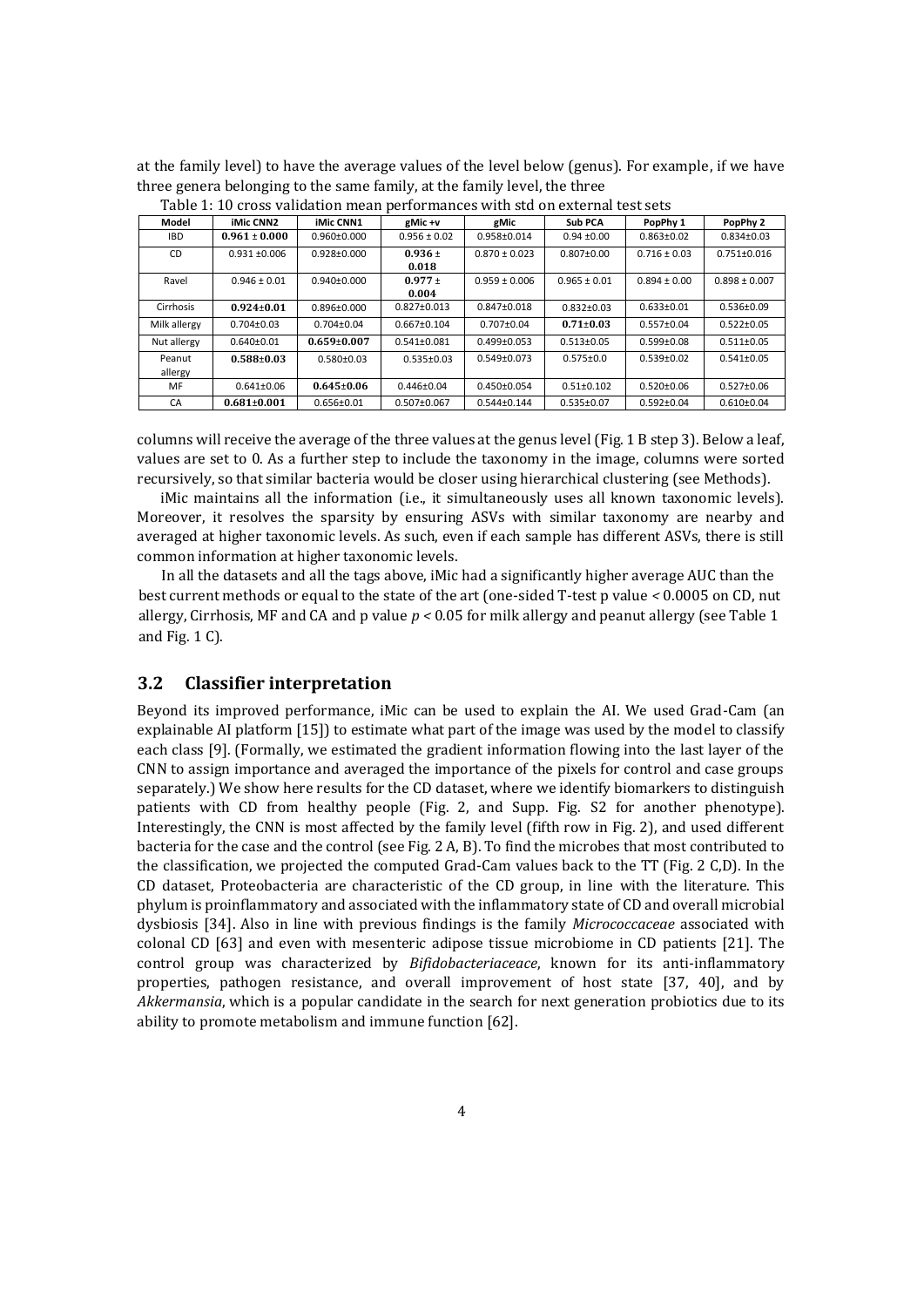## **3.3 Sensitivity analysis**

To ensure that the improved performance is not the result of hyperparameter tuning, we checked the impact on the AUC of fixing all the hyperparameters but one and changing this specific hyperparameter by increasing or decreasing its value by 10-30 percents. The difference between the AUC of the optimal parameters and all the varied combinations is low with a range of 0.005 +/- 0.015 (Supp. Mat. Fig. S3).



Figure 1: **iMic and gMic architectures and AUC A. gMic+v architecture:** We position all observed taxa in the leaves TT and add to each leaf its normalized frequency. Each internal node is the average of its direct descendants. These values are the input to a GCN layer with the adjacency matrix of the taxonomy tree, with the identity matrix (diagonal) added with a learned coefficient. The output of the GCN layer is fed into a fully connected layer whose output is a binary class of 0 or 1. **B. iMic architecture:** The values in the TT are as in gMic+v. The TT is then used to populate a 2 dimensional matrix. Each row in the image represents a taxonomic level. The order in each row is based on a recursive hierarchical clustering preserving the structure of the tree. The image is used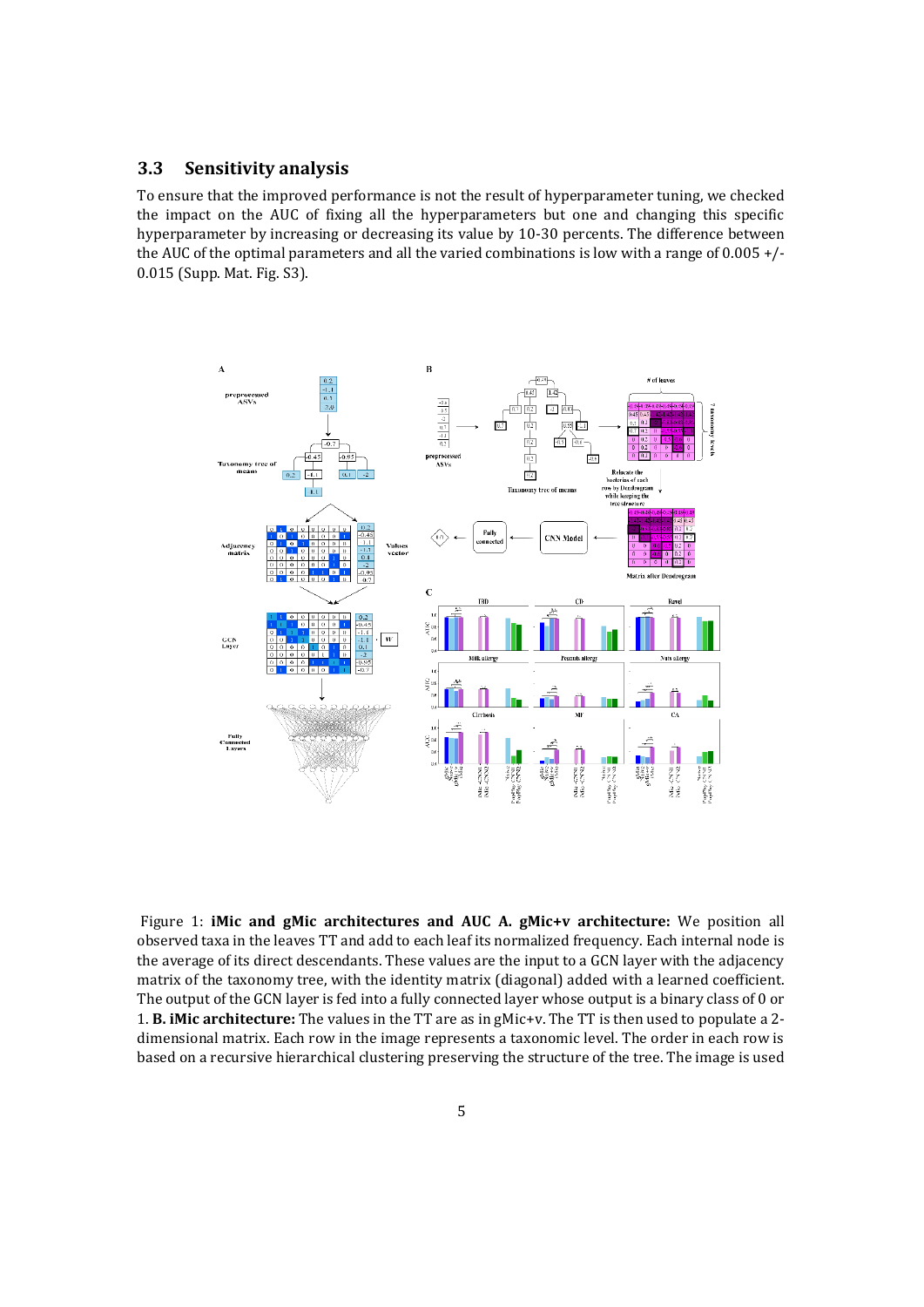as the input of a CNN followed by 2 fully connected layers with a binary output. **C. Comparison between model performance:** The AUC is measured on the external test set on nine different phenotypes. Each subplot is a phenotype. The stars represent the significance of p value  $*$  -  $p=0.05$ , \*\*  $p=0.01$ , \*\*\*  $p=0.001$ . The rightmost set of plots are the baseline. The green bars are the current best baseline. The light blue bar to the right is the best baseline obtained using the MIP-MLP. The central pink bars are the iMic AUC using either a one or two dimensional CNN. The leftmost bars are for gMic (either gMic or gMic+V). We added also the iMic results to allow for a comparison.



Figure 2: **Interpretation of iMic results. A, B. Grad Cam image:** Each image represents the average contribution of each input value to the gradients of the neural network back-propagation, as computed by the Grad-Cam algorithm. The results presented here are from the CD dataset. The left plot is for the healthy subjects and the right plot is for the CD subjects. The differences between the two heatmaps represent the contribution of different bacteria to the different datasets. Note that the main contribution to the classification is at the family level (row 5), suggesting that this may be the optimal level of representation. Similar results were obtained for the other datasets. **C, D. Taxonomic tree projections:** To visualize the bacteria contributing to each class, we projected the most significant microbes on the TT.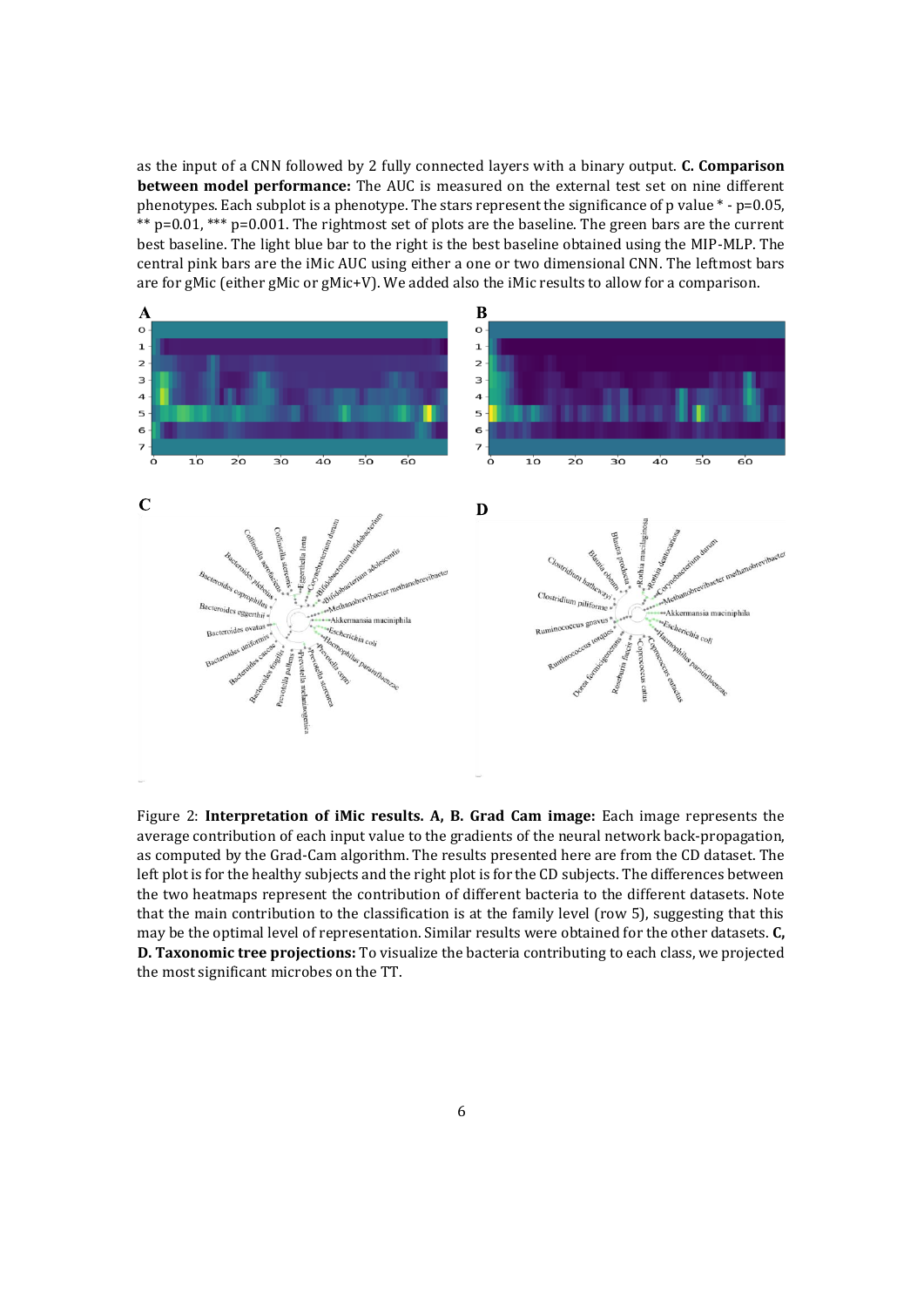### **3.4 Temporal microbiome**

iMic translates the microbiome to an image. One can use the same logic and translate a set of microbiomes to a movie to classify sequential microbiome samples. We used iMic to produce a 2 dimensional representation for the microbiome of each time step and combined those into a movie of the microbial images (see Supp. Mat. for such a movie). We used a 3D Convolutional Neural Network (3D-CNN) to classify the samples. We applied 3D-iMic to two different previously studied temporal microbiome datasets, comparing our results to the state of the art – a one dimensional representation of taxon-NN PhyloLSTM [50]. The AUC of 3D-iMic is significantly higher (*p* − *value <* 0*.*0005) than the AUC of PhyloLSTM over all datasets and tags (Fig. 3 B).

To understand what temporal features of the microbiome were used for the classification, we calculated again the heatmap of backwards gradients of each time step separately using GradCam. We focused on CNNs with a window of 3 time points and represented the heatmap of the contribution of each pixel in each time step in the R, G and B channels, producing an image that combines TT and time effects and projected this image on the TT. We used this visualization on the DiGiulio case-control study of preterm and full-term neonates'' microbiomes, and again projected the microbiome on the TT, showing the RGB representation of the contribution to the classification. Again, characteristic taxa of preterm infants (3 C, E) and full-term infants (3D ,F) were in line with previous research. Here preterm infants were characterized by TM7, common in the vaginal microbiota of women who deliver preterm ([16, 20]. Staphylococci have also been identified as main colonizers of the pre-term gut ([48, 25]). Full-term infants were characterized by a number of Fusobacteria taxa. Bacteria of this phylum are common at this stage of life [54].

## **4 Discussion**

Applying machine learning to microbial gene frequencies, represented by 16S rRNA gene sequencing at a specific taxonomy level results in three types of information loss – ignoring the taxonomic relation between bacteria, ignoring sparse bacteria present in only a few samples, and ignoring rare bacteria in general. We have here proposed two novel methods (gMic and iMic) to resolve these issues and have shown that such methods produce much more precise predictions (as measured by test set AUC) than current state-of-the-art microbiome-based ML. Surprisingly, even completely ignoring the frequency of the different bacteria, and only using their absence or presence, can produce a better AUC than using just the relative frequency and ignoring the relation between bacteria. The characteristic bacterial taxa identified by our models are in line with relevant taxa previously noted in the literature.

An important advantage of iMic is the production of explainable models. Moreover, treating the microbiome as images opens the door to many vision-based machine learning tools, such as: transfer learning from pre-trained models on images, self-supervised learning, and data augmentation. The same holds for the adaptation of graph-based machine learning to microbiome graphs.

The development of microbiome-based biomarkers (micmarkers) is one of the most promising routes for easy and large-scale detection and prediction. However, while many microbiome-based prediction algorithms have been developed, they suffer from multiple limitations, which are mainly the result of the sparsity and the skewed distribution of bacteria in each host. iMic and gMic are important steps in the translation of microbiome samples from a list of single bacteria to a more holistic view of the full microbiome.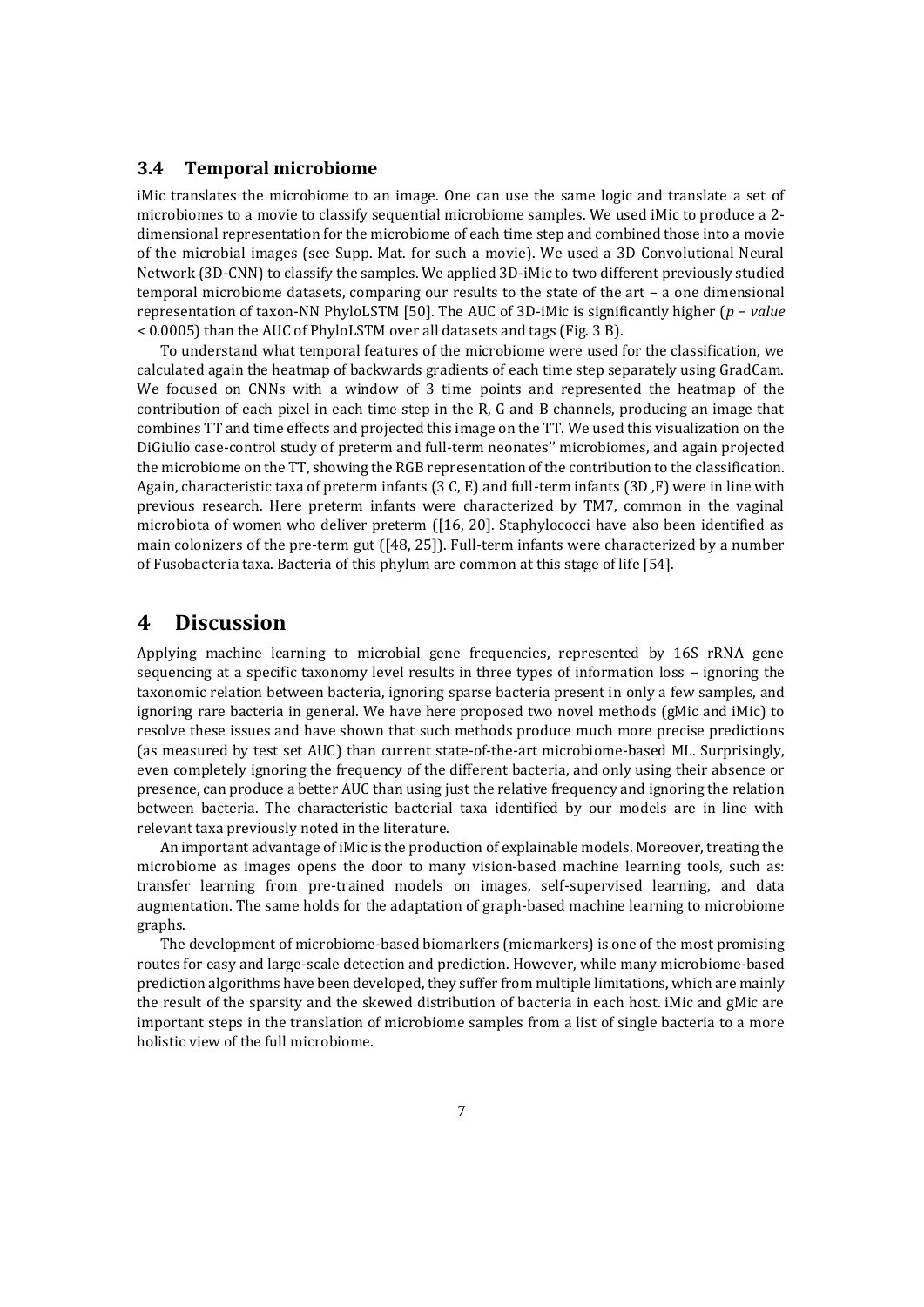## **5 Methods**

### **5.1 Preprocessing**

We preprocessed the 16S rRNA gene sequences of each dataset using the MIP-MLP pipeline [23]. The preprocessing of MIP-MLP contains four stages: merging similar features based on the taxonomy, scaling the distribution, standardization to z scores, and dimension reduction. We merged the features at the species taxonomy by Sub-PCA before using all the models. We performed log normalization as well as z-scoring on the patients. No dimension reduction was used at this stage.



Figure 3: **3D learning: A. iMic 3D Architecture:** The ASVs frequency of each snapshot are preprocessed and combined to images as in the static iMic. The images from the different time points are combined to a 3D image, which is the input of a 3-dimensional CNN followed by two fully connected layers that return the predicted phenotype. **B. Performance of 3D learning vs PhyloLSTM:** The AUCs of the 3D-iMic are consistently higher than the AUC of the phyloLSTM on all the tags and datasets we checked. phyloLSTM is the current state of the art for these datasets (onesided T-test, *pvalue <* 0*.*0005). To visualize the three-dimensional gradients (as in figure 2), we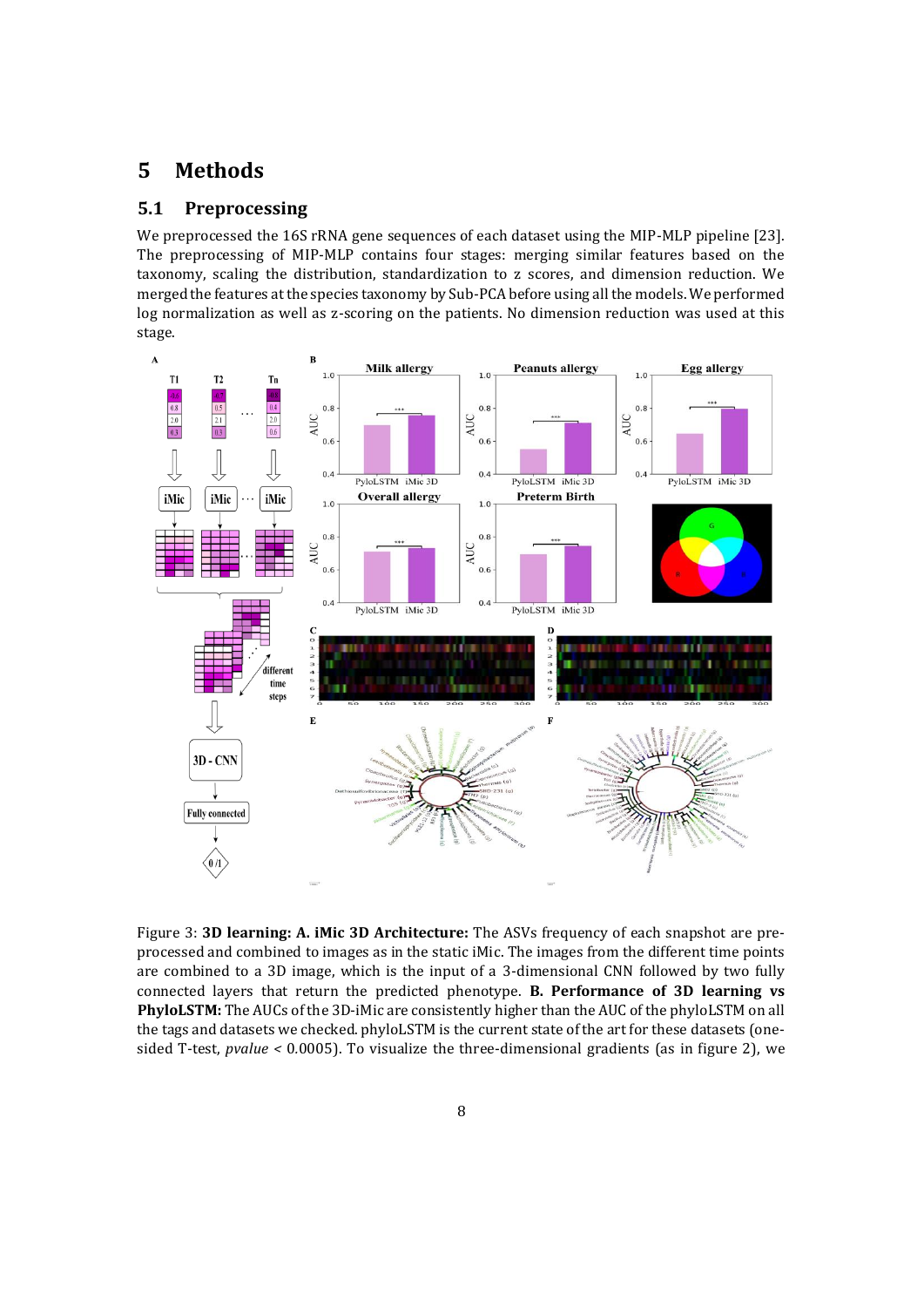studied a CNN with a time window of 3 (i.e. 3 consecutive images are combined using the convolution). We projected the Grad Cam images to the R, G, B channels of an image. **C-D. Images after Grad Cam:** Each pixel represents the value of the backpropagated gradients after the CNN layer. The 2-dimensional image is the combination of the 3 channels above. (i.e. the gradients of the first/second/third time step are in red/green/blue). The left image is for normal birth subjects in the DiGiulio dataset, and the right image is for pre-term birth subjects. **E-F. Grad Cam projection:**  Projection of the above heatmaps on the TT as in figure 2.

### **5.2 Baseline algorithms**

We compared our models results to three baseline models: One gene frequency based naive model was a two layer, fully connected neural network. To evaluate the performance of using only the values. The other two models were the previous state of the art models that use structure, PopPhy [47], followed by 1 convolutional layer or 2 convolutional layers. The models' inputs were the ASVs merged at the species level by SubPCA.

#### **5.2.1 Notations**

|                     | ASVs preprocessed vector                                                       |
|---------------------|--------------------------------------------------------------------------------|
| R                   | Raw representation matrix                                                      |
| Ŕ                   | Rearranged representation matrix                                               |
|                     | A taxonomy level (Super-kingdom, Phylum, Class, Order, Family, Genus, Species) |
| N                   | Number of means of the mean tree                                               |
| $\mathcal{C}_{l.i}$ | Hierarchical cluster number i in level l                                       |
| А                   | Adjacency matrix of graph                                                      |
| $\sigma$            | <b>Activation function</b>                                                     |
| W                   | Weight matrix in neural network                                                |
|                     | <b>Identity matrix</b>                                                         |
| 12                  | Gene sequence vector                                                           |
|                     | m 11 o 37                                                                      |

To facilitate the understanding of the notations, we attach a detailed table, with all notations (Table 1).

Table 2: Notations

#### **5.2.2 iMic**

The iMic framework consists of 3 algorithms:

- Populating the mean tree.
- Tree2Matrix.
- CNN.

Given a vector of log-normalized ASVs frequencies merged to taxonomy 7 - *b*, each entry of the vector, *b<sub>i</sub>* represents a microbe at a certain taxonomy level. We built an average TT, where each internal node is the average of its direct sons (see Populating mean tree algorithm and Fig. 1 B). Once the TT was populated, we built the representation matrix. We created a matrix  $R \in R^{7 \times N}$ , where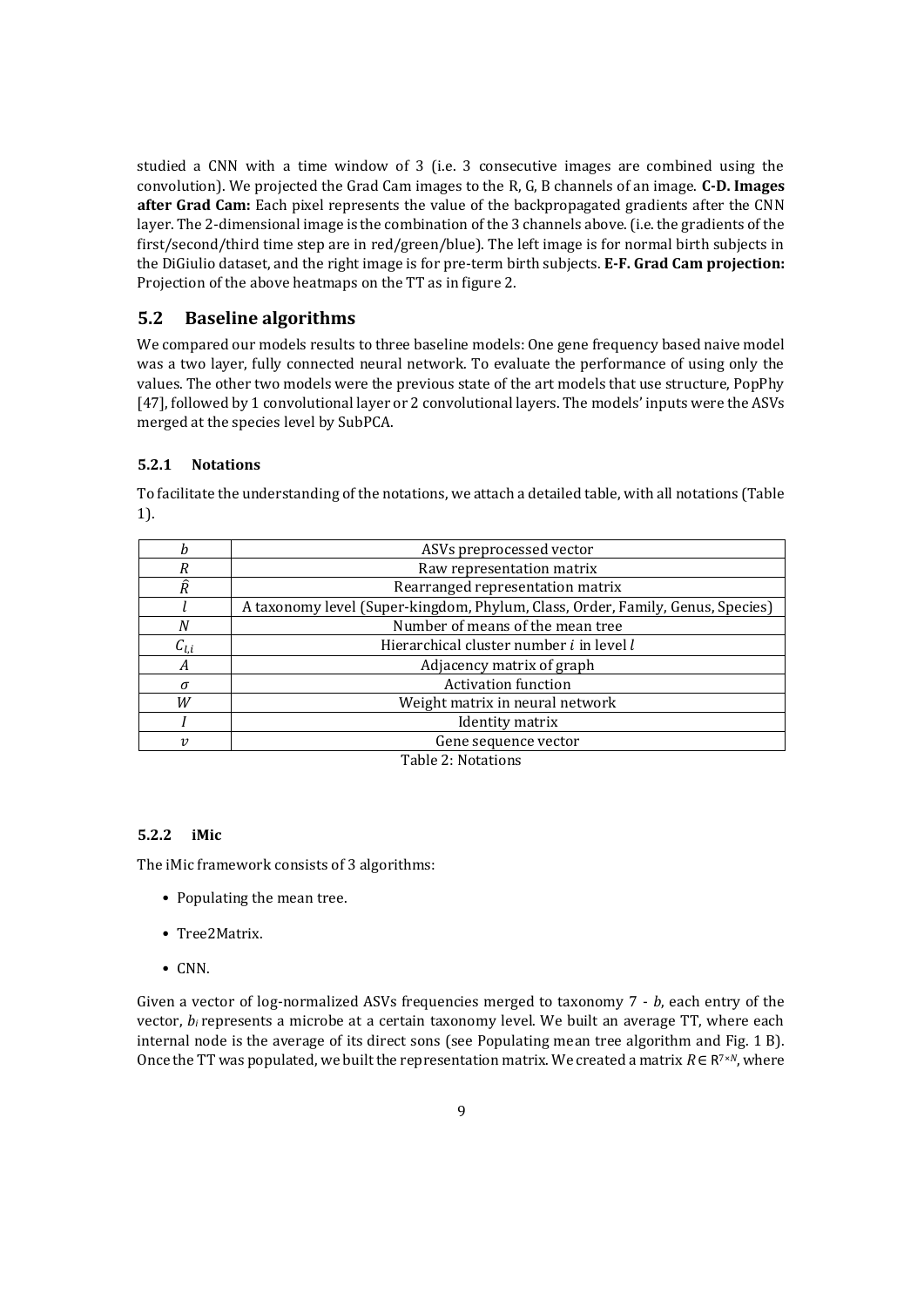N was the number of leaves in the TT and 7 represents the 7 taxonomic levels, such that each row represents a taxonomic level.

We added the values layer by layer, starting with the values of the leaves. If there were taxonomic levels below the lead in the image, they were populated by zero. Above the leaves, we computed for each taxonomy level the average of the values in the layer below (see Fig. 1 B step 3). If the layer below had *k* different value, we set the average to all *k* positions in the current layer. For example, if there were three specie below one genera with values of 1,2 and 3. We set a value of 2 to the three positions at the genus level above these value at the specie level.

We reordered the microbes at each taxonomy to ensure that similar microbes are close to each other in the produced image. Specifically, we built a dendrogram based on the Euclidian distances as a metric using complete linkage on the rows, relocating the microbes according to the new order while keeping the phylogenetic structure. The order of the microbes was created recursively. We started by reordering the microbes on the phylum level, relocating the phylum values with all their subtree values in the matrix. Then we built a dendrogram of the descendants of each phylum separately, reordering them and their subtree in the matrix. We repeated the reordering recursively until all the microbes in the species taxonomy of each phylum were ordered. (see Reordering algorithm and see Fig. 1 B step 4).

**Algorithm 1:** Populating mean tree algorithm

 **Input:** Taxonomy tree, *G* = (*V,E*),a preprocessed ASVs vector, *b* **Output:** A populated tree of means, *G* **for** *l From the maximum tree depth to 0* **do for** *each node, v, in layer, l* **do if** *The layer of v is in b* **then**  $\vert$   $\vert$   $\vert$  Assign node *v* The value from *b*  **if** *v Has any children* **then**  $\vert$   $\vert$   $\vert$  Assign its children mean to *v* **<sup>9</sup> return** *G*

**Algorithm 2:** Tree2matrix algorithm

- **<sup>1</sup> Input:** A populated taxonomy mean tree *G* = (*V,E)*
- **<sup>2</sup> Output:** A matrix R
- **<sup>3</sup>** Construct a zero matrix R with the number of rows equal to the layers of the tree and the number of columns equal to the number of leaves in the tree
- **<sup>4</sup>** C ← Root Node of G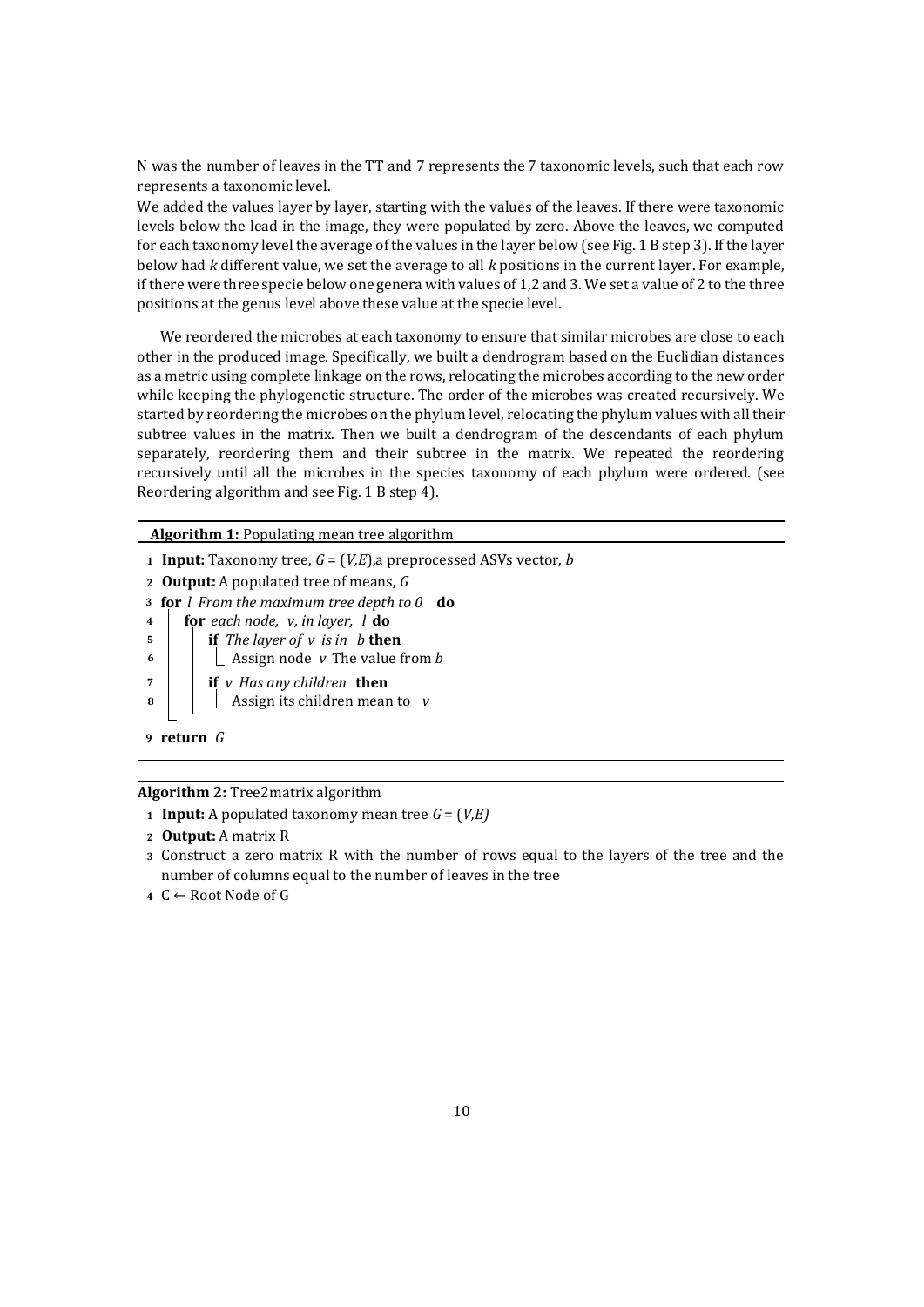|                | 5 for <i>j</i> from 0 to the number of layers of G<br>do |
|----------------|----------------------------------------------------------|
| 6              | $i \leftarrow 0$                                         |
| $\overline{7}$ | $\leftarrow$ empty Queue<br>0                            |
| 8              | for each node $v \in C$ do                               |
| 9              | Notice: every node is a sub-tree                         |
| 10             | if Node does not have any children then                  |
| 11             | $R(i,j) \leftarrow$ Abundance of node v                  |
| 12             | else                                                     |
| 13             | <b>for</b> kfrom1tonumberofleavesofnodev<br>do           |
| 14             | $R(i,j) \leftarrow$ Abundance of node v                  |
| 15             | $i \leftarrow i + 1$                                     |
| 16             | Push children of node v into queue                       |
| 17             | $i \leftarrow i + 1$                                     |
| 18             | $C \leftarrow 0$                                         |
|                | 19 return R                                              |

**Algorithm3:** Reordering algorithm, REA

**1 Input:**  $R ∈ R<sup>7×N</sup>,$  *l* level of taxonomy

```
2 Output: R
ˆ
, rearranged matrix R
3 Target ← φ
 4 Annotate: R in level l: b1,b2,...,bN
 5 Cl,1,...,Cl,k ← Dendrogram(b1,b2,...,bN)
 6 Temp ← φ
 7 for Cluster in C_{l,1},...,C_{l,k} do
 8 for Bacteria in Cluster do
 9 \vert Append bacteria column to Temp if l < 7 then
10 \vert \vert Temp \leftarrow REA (Temp,l +1)
11 | \Box Append Temp to Target
12 return Target
```
### **5.2.3 2 dimensional CNN**

The microbiome matrix was used as the input to a standard CNN [27]. We tested both one and two convolution layers. Our loss function was binary cross entropy. We used L1 regularization. We also used dropout after each layer, the strength of the dropout was controlled by a hyperparameter. For each dataset, we chose the best activation function among RelU, elU and tanh. We also used strides and padding. All the hyperparameter ranges as well as the chosen hyperparameters can be found in the Supplementary Material (Table 1 and Table 2). In order to limit the number of model parameters, we added max pooling between the layers if the number of parameters was higher than 5000. The output of the CNNs was the input of a two layer, fully connected neural network.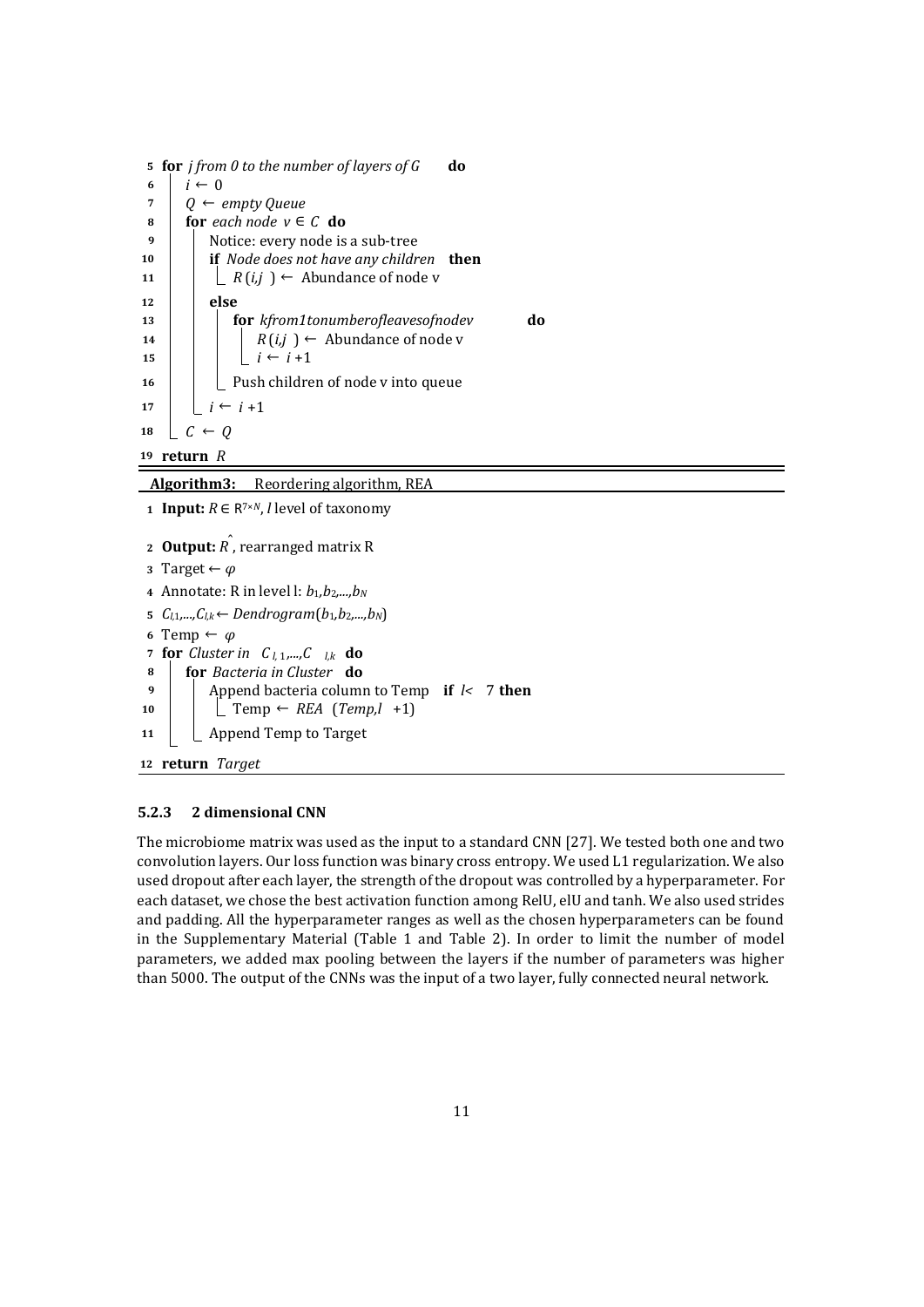#### **5.2.4 gMic and gMic+v**

The taxonomy tree and the gene frequency vector were used as the input. The graph was represented by the symmetric normalized adjacency matrix, which was denoted *A*˜ as can be seen in the following equations:

$$
\tilde{A} = D^{-\frac{1}{2}} A D^{-\frac{1}{2}} \tag{1}
$$

*D* is a diagonal matrix such that 
$$
D_{ii} = \sum_j A_{ij}
$$
 (2)

The loss function was binary cross entropy. In this model, we used L2 regularization as well as drop out.

#### **5.2.5 gMic**

The TT was built and populated as in iMic. In gMic, a GCN layer was applied to the TT. The output of the GCN layer was the input to a fully connected neural network (FCN) as in:

$$
\sigma\left(\left(A^{\sim} + \alpha \cdot I\right) \cdot \text{sign}(v) \cdot W\right) \Rightarrow FCN
$$
\n<sup>(3)</sup>

 $sign(v)$  implies that all positive values were replaced by 1 in the gene frequency vector (i.e., the values are ignored).  $\alpha$  is a learned parameter, regulating the importance given to the vertices' values against the first neighbours. The architecture of the FCN is common in all datasets. The hyperparameters may be different (for further information see Supp. Table S2): two hidden layers, each followed by an activation function (see Supp. Mat.).

#### **5.2.6 gMic+v**

gMic+v is equivalent to gMic, with the only exception that the positive values were not set to 1, but instead the values in the TT were used, as in iMic.

## **5.3 Data**

We used nine different tags from six different datasets of 16S rRNA gene sequences to evaluate iMic and gMic+v. Four datasets are contained within the Knight Lab ML repository [1]: Cirrhosis, Caucasians from Afro Americans (CA), Male vs female (MF) and Ravel vagina. • The Cirrhosis dataset was taken from a study of 68 Cirrhosis patients and 62 healthy subjects [44].

- The MF dataset is a part of the human microbiome project (HMP) and contains 98 males and 82 females. [10].
- The CA dataset consists of 104 Caucasian and 96 Afro American vaginal samples.
- The Ravel dataset is based on the same cohort as the CA but checked another condition of the Nugent score [46]. The Nugent score is a Gram stain scoring system for vaginal swabs to diagnose bacterial vaginosis.
- The two other datasets we used are from Koren's lab. One dataset contains 137 samples with inflammatory bowel disease (IBD), including Crohn's disease (CD) and ulcerative colitis (UC), and 120 healthy samples as controls. We also used the same dataset for another task of predicting only CD from the whole society, where there were 94 CD and 163 without CD [55].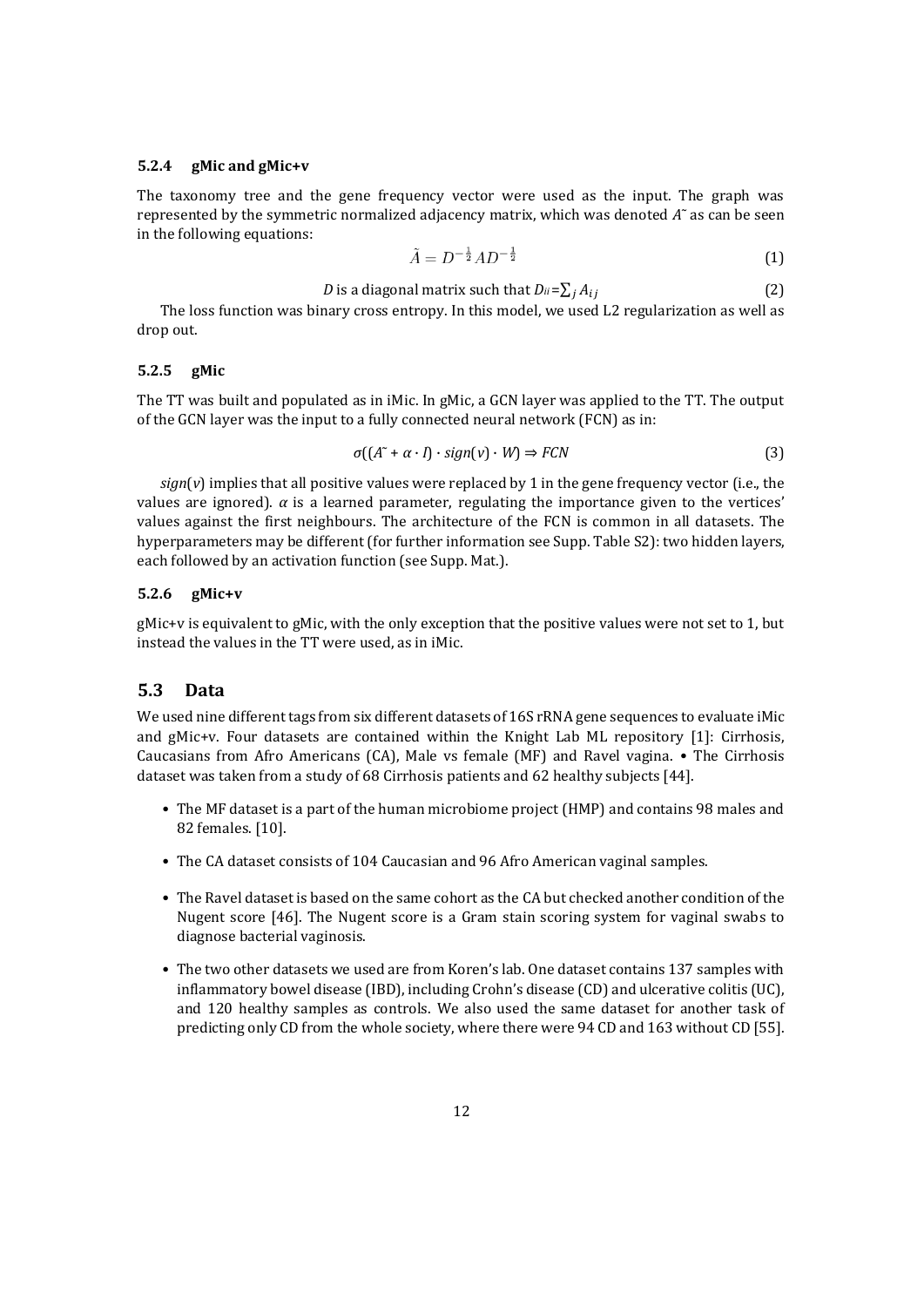• Another dataset we used is the allergy dataset. It is a cohort of 274 people. We tried to predict three different outcomes. The first is having or not having a milk allergy, where there are 74 people with a milk allergy and 200 without. The second is having or not having a nut (walnut and hazelnut) allergy, where there are 53 with a nut allergy and 221 without. The third is having or not having an allergy to peanuts, where 79 have a peanut allergy and 195 do not [19].

We also used two sequential datasets to evaluate iMic- CNN3.

- The first dataset is the DIABIMMUNE three country cohort with food allergy outcomes (Milk, Egg, Peanut and Overall). This cohort contains 203 subjects with 7.1428-time steps on average. [56].
- The second dataset is a DiGiulio case-control study. This is a case-control study comprised of 40 pregnant women, 11 of whom delivered preterm serving as the outcome. Overall, in this study there are 3767 samples with 1420 microbial taxa from four body sites: vagina, distal gut, saliva, and tooth/gum. In addition to bacterial taxonomic composition, clinical and demographic attributes included in the dataset are gestational or postpartum day when the sample was collected, race, and ethnicity [13].

| <b>Dataset</b>   | Tag                                                   | Case | Control | <b>Origin</b> | <b>ASVs species</b> | ASVs species - no zeros | Reference |  |  |  |
|------------------|-------------------------------------------------------|------|---------|---------------|---------------------|-------------------------|-----------|--|--|--|
| <b>IBD</b>       | CD or UC                                              | 137  | 120     |               | 292                 | 273                     |           |  |  |  |
|                  | C <sub>D</sub>                                        | 94   | 163     | Stool         |                     |                         | $[55]$    |  |  |  |
| <b>Cirrhosis</b> | Cirrhosis                                             | 68   | 62      | Stool         | 558                 | 538                     | [10]      |  |  |  |
|                  | Milk                                                  | 74   | 200     |               | 8365                | 2507                    | $[19]$    |  |  |  |
| Allergy          | Nuts                                                  | 53   | 221     | Stool         |                     |                         |           |  |  |  |
|                  | Peanut                                                | 79   | 195     |               |                     |                         |           |  |  |  |
| <b>CA</b>        | Caucasian                                             | 96   | 104     | Vagina        | 529                 | 348                     | $[46]$    |  |  |  |
| MF               | Male                                                  | 98   | 82      | Stool         | 907                 | 173                     | [10]      |  |  |  |
| Ravel            | High Nugent score                                     | 97   | 245     | Vagina        | 530                 | 410                     | [46]      |  |  |  |
|                  | $T-1-1-1$ $C_1$ and $C_2$ is the $R$ state $R$ state. |      |         |               |                     |                         |           |  |  |  |

Table 3: **Table of datasets**

| Table 4: Sequential Datasets Details |         |      |         |                     |                       |        |  |  |  |
|--------------------------------------|---------|------|---------|---------------------|-----------------------|--------|--|--|--|
| <b>Dataset</b>                       | Tag     | Case | Control | <b>ASVs species</b> | Range # of time steps | Ref    |  |  |  |
|                                      | Milk    | 53   | 150     |                     |                       |        |  |  |  |
| <b>Diabimmune</b>                    | Peanuts | a    | 194     | 87                  | $1 - 33$              |        |  |  |  |
|                                      | Egg     | 40   | 163     |                     |                       | $[56]$ |  |  |  |
|                                      | All     | 72   | 131     |                     |                       |        |  |  |  |
| Digiulio case-control study          | Preterm | 11   | 29      | 321                 | $3 - 158$             | $[13]$ |  |  |  |
| .<br>- -                             |         |      |         |                     |                       |        |  |  |  |

#### **5.4 Statistics - comparison between models**

To compare between the performances of the different models, we performed a one way ANOVA test (from scipy.stats in python) on the test AUC from the 10 cross validations of all the models. Only for the models that the ANOVA test was significant, we also performed a one-sided T-test between iMic and the other models and between the two CNNs on the iMic representation (see Fig. 1 C).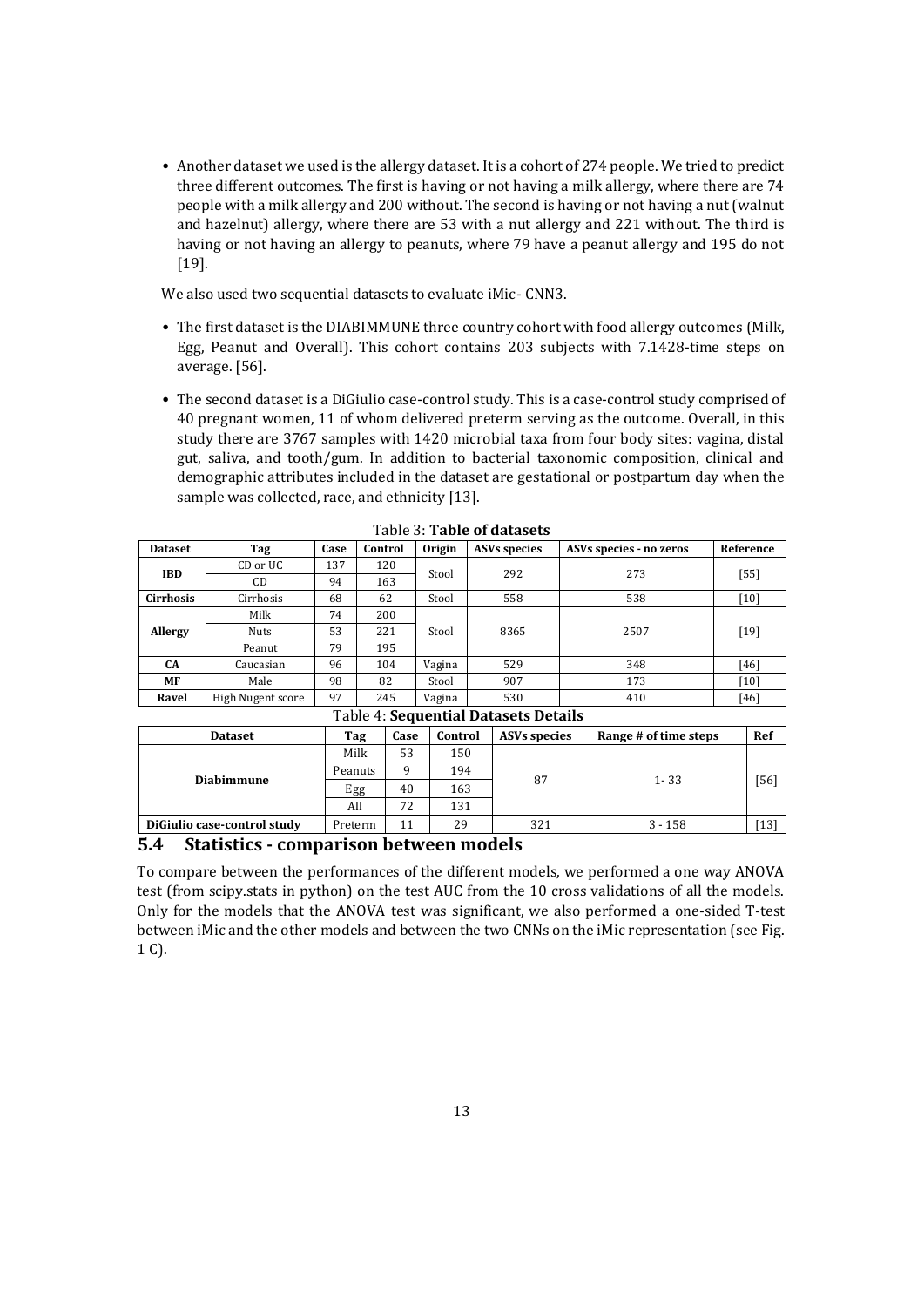### **5.5 Experimental setup**

#### **5.5.1 Splitting data to training set, validation set and test set**

We divided the data with an external stratified test that preserves the relations between case and control into training, test, and validation sets. This ensures that the same patient cannot be simultaneously in the training and the test set. The external test was 20 percent of the whole data. The remaining 80 percent were divided into the internal validation (20 percent of the data) and the training set (60 percent).

#### **5.5.2 Hyper parameters tuning**

We computed the best hyperparameters for each model using a 10-fold cross validation [18] on the internal validation. We chose the hyperparameters according to the average AUC on the 10 validations. The platform we used for the optimization of the hyperparameters is (Neural Network Intelligence) NNI [2]. The hyperparameters tuned were the coefficient of the L1 loss, the weight decay, the activation function, the number of neurons in the fully connected layers, dropout, batch size and learning rate. For the CNN models we also had the kernel sizes as well as the strides and the padding as hyperparameters. The search spaces we used for each hyperparameter are: L1 coefficient was chosen uniformly from [0,1]. Weight decay was chosen uniformly from [0,0.5]. Learning rate was one of [0.001,0.01,0.05]. the batch size was [32, 64, 218, 256]. The dropout was chosen universally from [0,0.05,0.1,0.2,0.3,0.4,0.5]. We chose the best activation function from RelU, ElU and tanh. The number of neurons was chosen relatively to the input dimension. The first linear division factor from the input size was chosen randomly from [1,11]. The second layer division factor was chosen from [1,6]. The kernel sizes were defined by two different hyperparameters, a parameter for its length and its width. The length was in the range of [1,8] and the width was in the range of [1,20]. The strides were in the range of [1,9] and the channels were in the range of [1,16].

## **References**

- [1] Knight lab ML repository. https://knights-lab.github.io/MLRepo, 2021.
- [2] Neural Network Intelligence. https://nni.readthedocs.io/en/stable/, 2021.
- [3] Davide Albanese, Carlotta De Filippo, Duccio Cavalieri, and Claudio Donati. Explaining diversity in metagenomic datasets by phylogenetic-based feature weighting. *PLoS Computational Biology*, 11(3):e1004186, 2015.
- [4] Ehsaneddin Asgari, Philipp C Mu¨nch, Till R. Lesker, Alice C. McHardy, and Mohammad R.K. Mofrad. Ditaxa: nucleotide-pair encoding of 16s rrna for host phenotype and biomarker detection. *Bioinformatics*, 35(14):2498–2500, 2019.
- [5] Jinfeng Bai, Zhineng Chen, Bailan Feng, and Bo Xu. Image character recognition using deep convolutional neural network learned from different languages. In *2014 IEEE International Conference on Image Processing (ICIP)*, pages 2560–2564. IEEE, 2014.
- [6] Meirav Ben Izhak, Adi Eshel, Ruti Cohen, Liora Madar-Shapiro, Hamutal Meiri, Chaim Wachtel, Conrad Leung, Edward Messick, Narisra Jongkam, Eli Mavor, et al. Projection of gut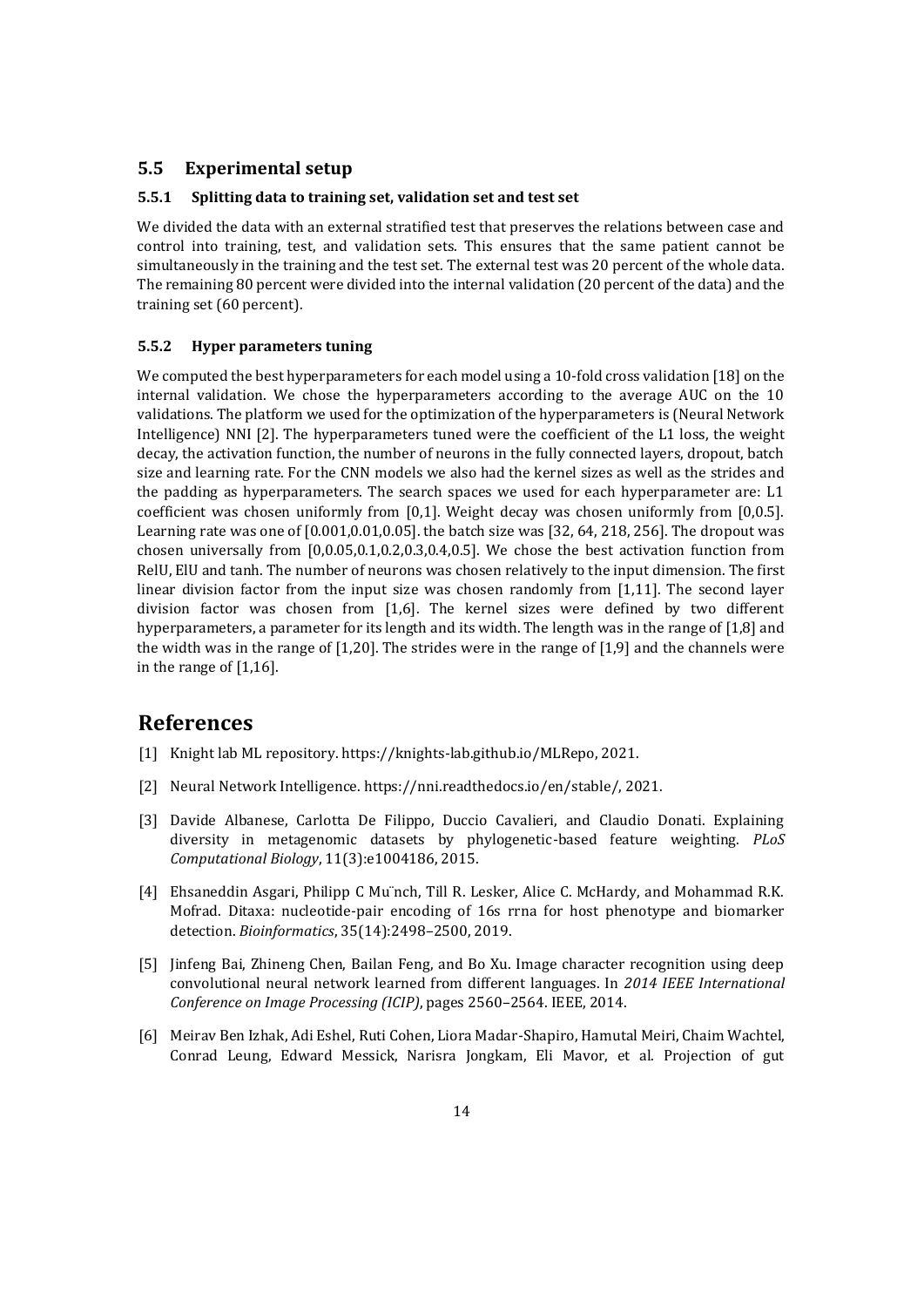microbiome pre-and post-bariatric surgery to predict surgery outcome. *mSystems*, 6(3):e01367–20, 2020.

- [7] Dana Binyamin, Nir Werbner, Meital Nuriel-Ohayon, Atara Uzan, Hadar Mor, Atallah Abbas, Oren Ziv, Raffaele Teperino, Roee Gutman, and Omry Koren. The aging mouse microbiome has obesogenic characteristics. *Genome Medicine*, 12(1):1–9, 2020.
- [8] Supinda Bunyavanich, Nan Shen, Alexander Grishin, Robert Wood, Wesley Burks, Peter Dawson, Stacie M. Jones, Donald Y.M. Leung, Hugh Sampson, Scott Sicherer, et al. Earlylife gut microbiome composition and milk allergy resolution. *Journal of Allergy and Clinical Immunology*, 138(4):1122–1130, 2016.
- [9] Aditya Chattopadhay, Anirban Sarkar, Prantik Howlader, and Vineeth N. Balasubramanian. Grad-cam++: Generalized gradient-based visual explanations for deep convolutional networks. In *2018 IEEE Winter Conference on Applications of Computer Vision (WACV)*, pages 839–847. IEEE, 2018.
- [10] Human Microbiome Project Consortium et al. Structure, function and diversity of the healthy human microbiome. *Nature*, 486(7402):207, 2012.
- [11] John L. Darcy, Alex D. Washburne, Michael S. Robeson, Tiffany Prest, Steven K. Schmidt, and Catherine A. Lozupone. A phylogenetic model for the recruitment of species into microbial communities and application to studies of the human microbiome. *The ISME Journal*, 14(6):1359–1368, 2020.
- [12] Frederik Diehl. Edge contraction pooling for graph neural networks. *arXiv preprint arXiv:1905.10990*, 2019.
- [13] Daniel B. DiGiulio, Benjamin J. Callahan, Paul J. McMurdie, Elizabeth K. Costello, Deirdre J. Lyell, Anna Robaczewska, Christine L. Sun, Daniela S.A. Goltsman, Ronald J. Wong, Gary Shaw, et al. Temporal and spatial variation of the human microbiota during pregnancy. *Proceedings of the National Academy of Sciences*, 112(35):11060–11065, 2015.
- [14] Gregory Ditzler, Robi Polikar, and Gail Rosen. Multi-layer and recursive neural networks for metagenomic classification. *IEEE Transactions on Nanobioscience*, 14(6):608–616, 2015.
- [15] Derek Doran, Sarah Schulz, and Tarek R. Besold. What does explainable ai really mean? a new conceptualization of perspectives. *arXiv preprint arXiv:1710.00794*, 2017.
- [16] Jennifer M. Fettweis, Myrna G. Serrano, J. Paul Brooks, David J. Edwards, Philippe H. Girerd, Hardik I. Parikh, Bernice Huang, Tom J. Arodz, Laahirie Edupuganti, Abigail L. Glascock, et al. The vaginal microbiome and preterm birth. *Nature Medicine*, 25(6):1012– 1021, 2019.
- [17] Diego Fioravanti, Ylenia Giarratano, Valerio Maggio, Claudio Agostinelli, Marco Chierici, Giuseppe Jurman, and Cesare Furlanello. Phylogenetic convolutional neural networks in metagenomics. *BMC Bioinformatics*, 19(2):1–13, 2018.
- [18] Tadayoshi Fushiki. Estimation of prediction error by using k-fold cross-validation. *Statistics and Computing*, 21(2):137–146, 2011.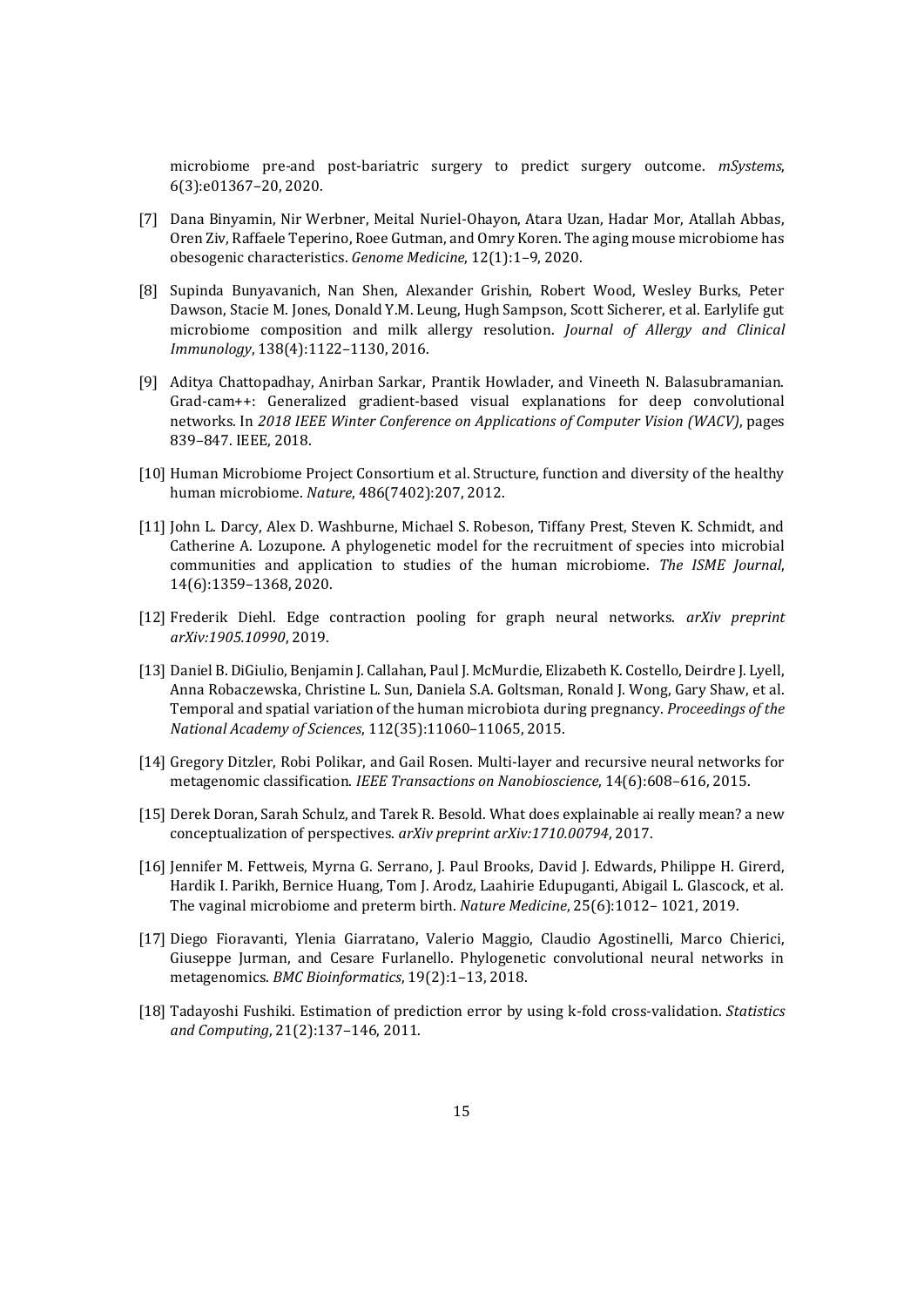- [19] Michael R. Goldberg, Hadar Mor, Dafna Magid Neriya, Faiga Magzal, Efrat Muller, Michael Y. Appel, Liat Nachshon, Elhanan Borenstein, Snait Tamir, Yoram Louzoun, et al. Microbial signature in ige-mediated food allergies. *Genome Medicine*, 12(1):1–18, 2020.
- [20] Laura Goodfellow, Marijn C. Verwijs, Angharad Care, Andrew Sharp, Jelena Ivandic, Borna Poljak, Devender Roberts, Christina Bronowski, A Christina Gill, Alistair C Darby, et al. Vaginal bacterial load in the second trimester is associated with early preterm birth recurrence: a nested case-control study. *BJOG: An International Journal of Obstetrics & Gynaecology*, 2021.
- [21] Zhen He, Jinjie Wu, Junli Gong, Jia Ke, Tao Ding, Wenjing Zhao, Wai Ming Cheng, Zhanhao Luo, Qilang He, Wanyi Zeng, et al. Microbiota in mesenteric adipose tissue from crohn's disease promote colitis in mice. *Microbiome*, 9(1):1–14, 2021.
- [22] Jonathan P. Jacobs, Maryam Goudarzi, Namita Singh, Maomeng Tong, Ian H. McHardy, Paul Ruegger, Miro Asadourian, Bo-Hyun Moon, Allyson Ayson, James Borneman, et al. A diseaseassociated microbial and metabolomics state in relatives of pediatric inflammatory bowel disease patients. *Cellular and Molecular Gastroenterology and Hepatology*, 2(6):750– 766, 2016.
- [23] Yoel Jasner, Anna Belogolovski, Meirav Ben-Itzhak, Omry Koren, and Yoram Louzoun. Microbiome preprocessing machine learning pipeline. *Frontiers in Immunology*, 12, 2021.
- [24] Thomas N. Kipf and Max Welling. Semi-supervised classification with graph convolutional networks. *arXiv preprint arXiv:1609.02907*, 2016.
- [25] Katri Korpela, Elin W Blakstad, Sissel J. Moltu, Kenneth Strømmen, Britt Nakstad, Arild E. Rønnestad, Kristin Brække, Per O. Iversen, Christian A. Drevon, and Willem de Vos. Intestinal microbiota development and gestational age in preterm neonates. *Scientific Reports*, 8(1):1–9, 2018.
- [26] Alex Krizhevsky, Ilya Sutskever, and Geoffrey E. Hinton. Imagenet classification with deep convolutional neural networks. *Advances in Neural Information Processing Systems*, 25:1097– 1105, 2012.
- [27] Steve Lawrence, C. Lee Giles, Ah Chung Tsoi, and Andrew D. Back. Face recognition: A convolutional neural-network approach. *IEEE Transactions on Neural Networks*, 8(1):98– 113, 1997.
- [28] Huisong Lee, Hyeon Kook Lee, Seog Ki Min, and Won Hee Lee. 16s rdna microbiome composition pattern analysis as a diagnostic biomarker for biliary tract cancer. *World Journal of Surgical Oncology*, 18(1):1–10, 2020.
- [29] Hyungtae Lee and Heesung Kwon. Going deeper with contextual cnn for hyperspectral image classification. *IEEE Transactions on Image Processing*, 26(10):4843–4855, 2017.
- [30] Khui Hung Lee, Jing Guo, Yong Song, Amir Ariff, Michael O'sullivan, Belinda Hales, Benjamin J. Mullins, and Guicheng Zhang. Dysfunctional gut microbiome networks in childhood igemediated food allergy. *International Journal of Molecular Sciences*, 22(4):2079, 2021.
- [31] Enxhell Luzhnica, Ben Day, and Pietro Lio. Clique pooling for graph classification. *RLGM, ICLR 2019*, 2019.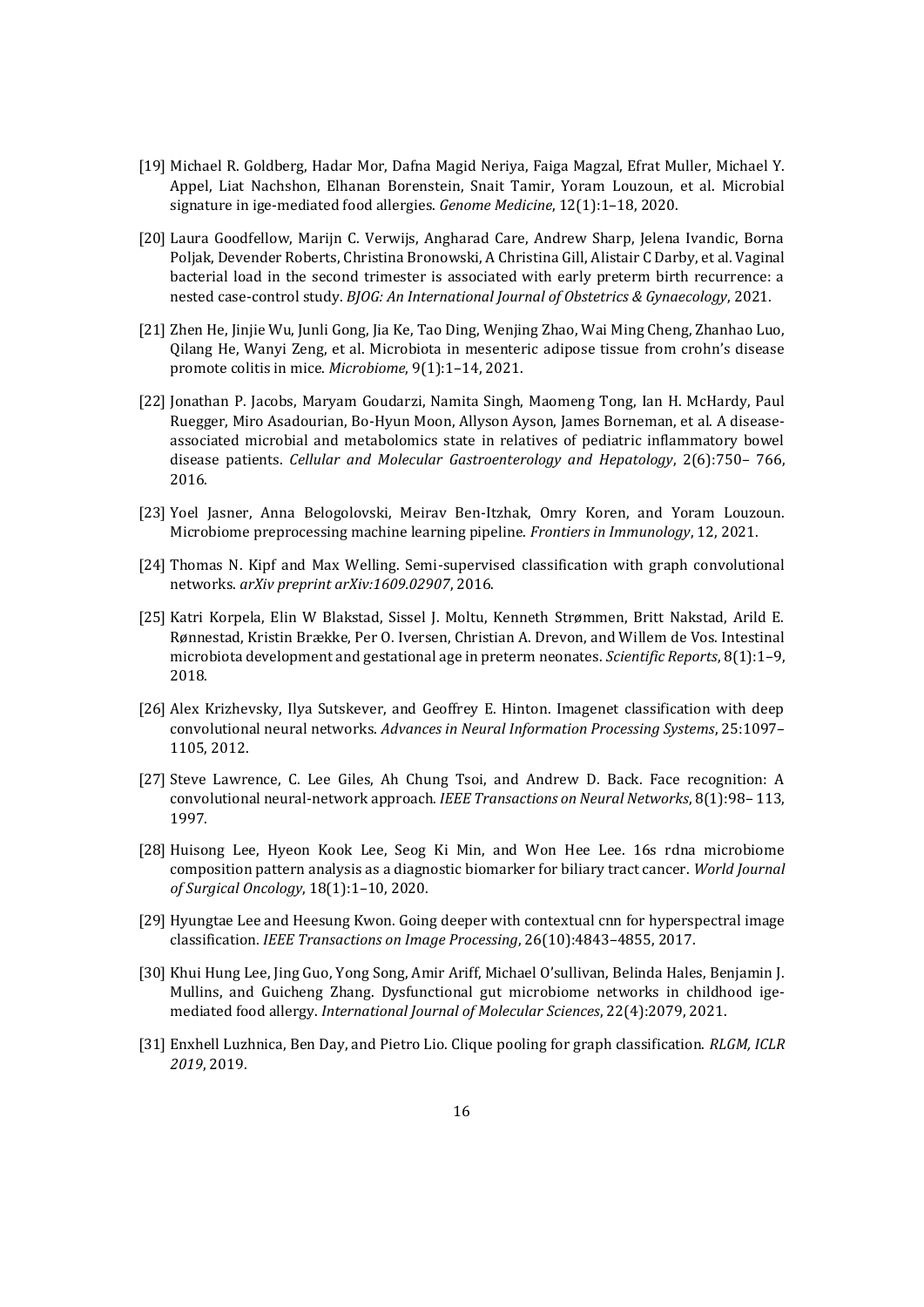- [32] Yao Ma, Suhang Wang, Charu C. Aggarwal, and Jiliang Tang. Graph convolutional networks with eigenpooling. In *Proceedings of the 25th ACM SIGKDD International Conference on Knowledge Discovery & Data Mining*, pages 723–731, 2019.
- [33] Sonia Michail, Matthew Durbin, Dan Turner, Anne M. Griffiths, David R. Mack, Jeffrey Hyams, Neal Leleiko, Harshavardhan Kenche, Adrienne Stolfi, and Eytan Wine. Alterations in the gut microbiome of children with severe ulcerative colitis. *Inflammatory Bowel Diseases*, 18(10):1799–1808, 2012.
- [34] Indrani Mukhopadhya, Richard Hansen, Emad M. El-Omar, and Georgina L. Hold. Ibd—what role do proteobacteria play? *Nature Reviews Gastroenterology & Hepatology*, 9(4):219–230, 2012.
- [35] Omer Nagar, Shoval Frydman, Ori Hochman, and Yoram Louzoun. Quadratic gcn for graph classification. *arXiv preprint arXiv:2104.06750*, 2021.
- [36] Suguru Nishijima, Wataru Suda, Kenshiro Oshima, Seok-Won Kim, Yuu Hirose, Hidetoshi Morita, and Masahira Hattori. The gut microbiome of healthy japanese and its microbial and functional uniqueness. *DNA Research*, 23(2):125–133, 2016.
- [37] Amy O'callaghan and Douwe Van Sinderen. Bifidobacteria and their role as members of the human gut microbiota. *Frontiers in Microbiology*, 7:925, 2016.
- [38] Mai Oudah and Andreas Henschel. Taxonomy-aware feature engineering for microbiome classification. *BMC Bioinformatics*, 19(1):1–13, 2018.
- [39] Eunbyung Park, Xufeng Han, Tamara L. Berg, and Alexander C. Berg. Combining multiple sources of knowledge in deep cnns for action recognition. In *2016 IEEE Winter Conference on Applications of Computer Vision (WACV)*, pages 1–8. IEEE, 2016.
- [40] C. Picard, Jean Fioramonti, Arnaud Francois, Tobin Robinson, Francoise Neant, and C. Matuchansky. bifidobacteria as probiotic agents–physiological effects and clinical benefits. *Alimentary Pharmacology & Therapeutics*, 22(6):495–512, 2005.
- [41] Rachel Poretsky, Luis M. Rodriguez-R, Chengwei Luo, Despina Tsementzi, and Konstantinos T Konstantinidis. Strengths and limitations of 16s rrna gene amplicon sequencing in revealing temporal microbial community dynamics. *PloS One*, 9(4):e93827, 2014.
- [42] Andrei Prodan, Valentina Tremaroli, Harald Brolin, Aeilko H. Zwinderman, Max Nieuwdorp, and Evgeni Levin. Comparing bioinformatic pipelines for microbial 16s rrna amplicon sequencing. *PLoS One*, 15(1):e0227434, 2020.
- [43] Jiaohua Qin, Wenyan Pan, Xuyu Xiang, Yun Tan, and Guimin Hou. A biological image classification method based on improved cnn. *Ecological Informatics*, 58:101093, 2020.
- [44] Nan Qin, Fengling Yang, Ang Li, Edi Prifti, Yanfei Chen, Li Shao, Jing Guo, Emmanuelle Le Chatelier, Jian Yao, Lingjiao Wu, et al. Alterations of the human gut microbiome in liver cirrhosis. *Nature*, 513(7516):59–64, 2014.
- [45] Yu-Qing Qiu, Xue Tian, and Shihua Zhang. Infer metagenomic abundance and reveal homologous genomes based on the structure of taxonomy tree. *IEEE/ACM Transactions on Computational Biology and Bioinformatics*, 12(5):1112–1122, 2015.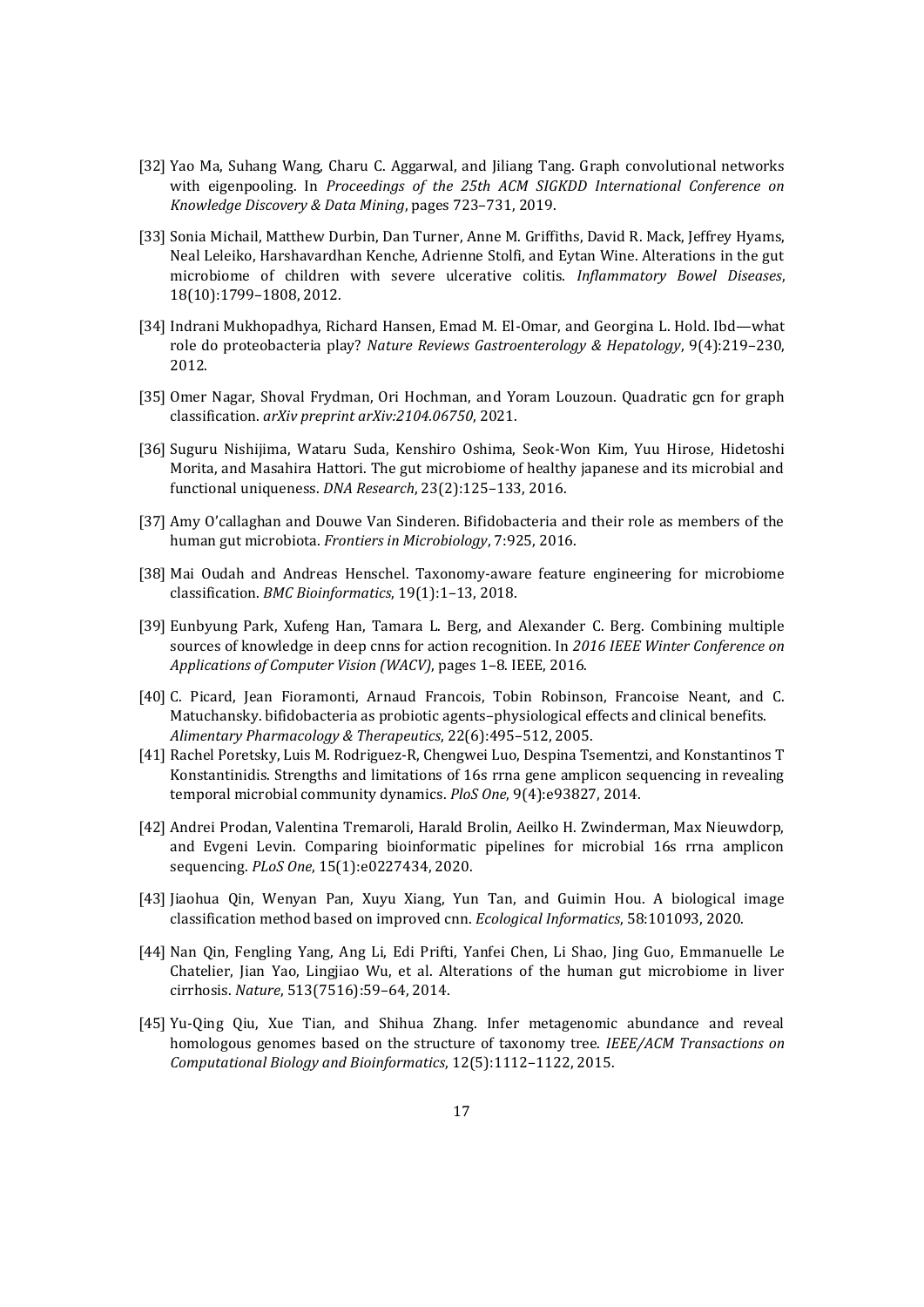- [46] Jacques Ravel, Pawel Gajer, Zaid Abdo, G. Maria Schneider, Sara S.K. Koenig, Stacey L. McCulle, Shara Karlebach, Reshma Gorle, Jennifer Russell, Carol O. Tacket, et al. Vaginal microbiome of reproductive-age women. *Proceedings of the National Academy of Sciences*, 108(Supplement 1):4680–4687, 2011.
- [47] Derek Reiman, Ahmed A. Metwally, Jun Sun, and Yang Dai. Popphy-cnn: a phylogenetic tree embedded architecture for convolutional neural networks to predict host phenotype from metagenomic data. *IEEE Journal of Biomedical and Health Informatics*, 24(10):2993–3001, 2020.
- [48] Carole Roug´e, Oliver Goldenberg, Laurent Ferraris, Bernard Berger, Florence Rochat, Arnaud Legrand, Ulf B. G¨obel, Michel Vodovar, Marcel Voyer, Jean-Christophe Roz´e, et al. Investigation of the intestinal microbiota in preterm infants using different methods. *Anaerobe*, 16(4):362–370, 2010.
- [49] Divya Sharma, Andrew D. Paterson, and Wei Xu. Taxonn: ensemble of neural networks on stratified microbiome data for disease prediction. *Bioinformatics*, 36(17):4544–4550, 2020.
- [50] Divya Sharma and Wei Xu. phylostm: a novel deep learning model on disease prediction from longitudinal microbiome data. *Bioinformatics*, 2021.
- [51] S. SUBBAIAH and M. KAVITHA. Random forest algorithm for predicting chronic diabetes. *SPECIAL ISSUE ON*, page 3.
- [52] Wenqing Sun, Bin Zheng, and Wei Qian. Computer aided lung cancer diagnosis with deep learning algorithms. In *Medical Imaging 2016: Computer-Aided Diagnosis*, volume 9785, page 97850Z. International Society for Optics and Photonics, 2016.
- [53] Sondra Turjeman and Omry Koren. Using the microbiome in clinical practice, 2021.
- [54] Francesca Turroni, Christian Milani, Sabrina Duranti, Gabriele Andrea Lugli, Sergio Bernasconi, Abelardo Margolles, Francesco Di Pierro, Douwe Van Sinderen, and Marco Ventura. The infant gut microbiome as a microbial organ influencing host well-being. *Italian Journal of Pediatrics*, 46(1):1–13, 2020.
- [55] Janine van der Giessen, Dana Binyamin, Anna Belogolovski, Sigal Frishman, Kinneret Tenenbaum-Gavish, Eran Hadar, Yoram Louzoun, Maikel Petrus Peppelenbosch, Christien Janneke van der Woude, Omry Koren, et al. Modulation of cytokine patterns and microbiome during pregnancy in ibd. *Gut*, 69(3):473–486, 2020.
- [56] Tommi Vatanen, Aleksandar D. Kostic, Eva d'Hennezel, Heli Siljander, Eric A. Franzosa, Moran Yassour, Raivo Kolde, Hera Vlamakis, Timothy D. Arthur, Anu-Maaria H¨am¨al¨ainen, et al. Variation in microbiome lps immunogenicity contributes to autoimmunity in humans. *Cell*, 165(4):842–853, 2016.
- [57] Yu Guang Wang, Ming Li, Zheng Ma, Guido Montufar, Xiaosheng Zhuang, and Yanan Fan. Haar graph pooling. *Proceedings of the 37th International Conference on Machine Learning*, 2020.
- [58] David M. Ward, Roland Weller, and Mary M. Bateson. 16s rrna sequences reveal numerous uncultured microorganisms in a natural community. *Nature*, 345(6270):63–65, 1990.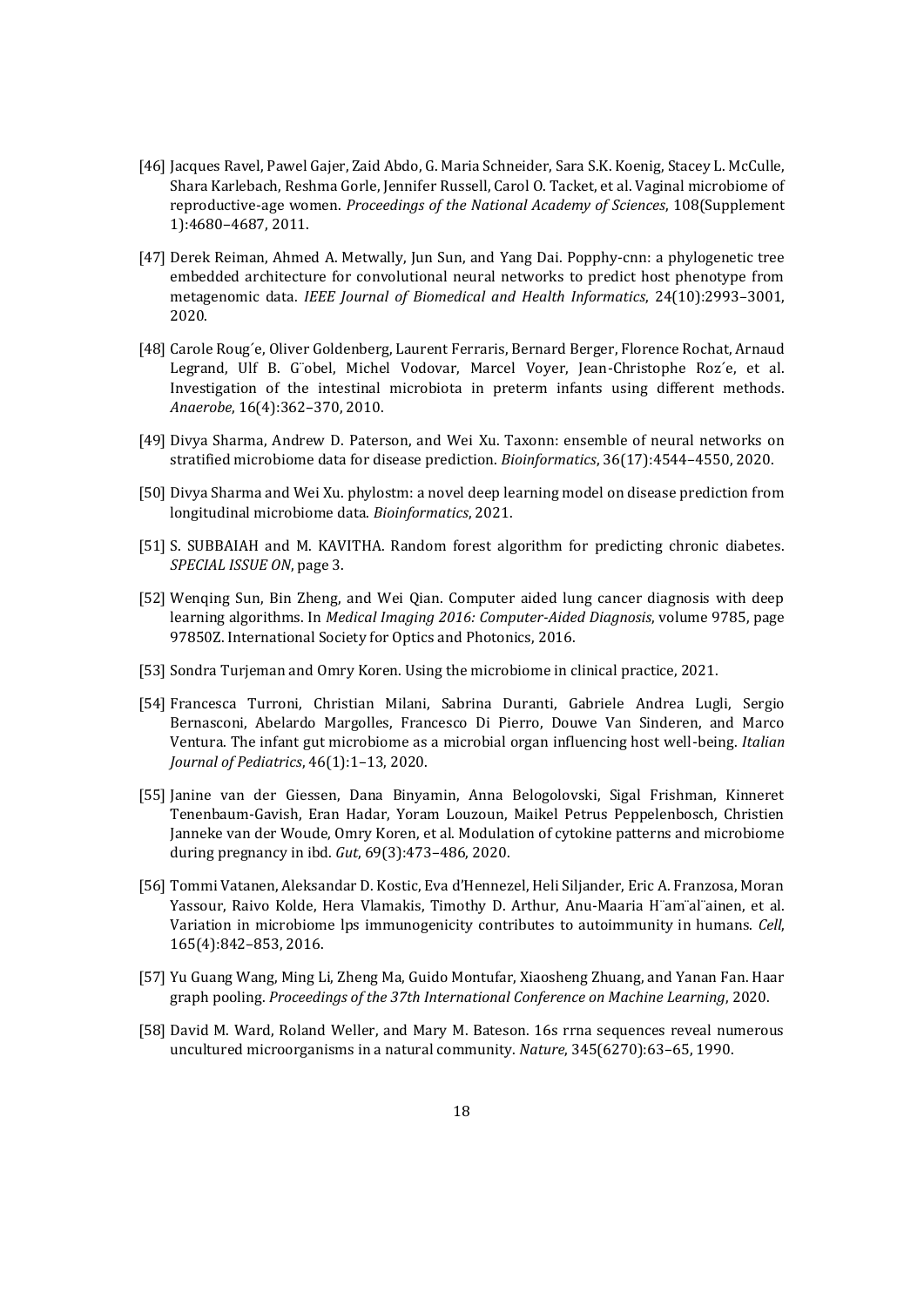- [59] Jian Xiao, Li Chen, Yue Yu, Xianyang Zhang, and Jun Chen. A phylogeny-regularized sparse regression model for predictive modeling of microbial community data. *Frontiers in Microbiology*, 9:3112, 2018.
- [60] Rex Ying, Jiaxuan You, Christopher Morris, Xiang Ren, William L. Hamilton, and Jure Leskovec. Hierarchical graph representation learning with differentiable pooling. *arXiv preprint arXiv:1806.08804*, 2018.
- [61] Hao Yuan and Shuiwang Ji. Structpool: Structured graph pooling via conditional random fields. In *Proceedings of the 8th International Conference on Learning Representations*, 2020.
- [62] Ting Zhang, Qianqian Li, Lei Cheng, Heena Buch, and Faming Zhang. Akkermansia muciniphila is a promising probiotic. *Microbial Biotechnology*, 12(6):1109–1125, 2019.
- [63] Youlian Zhou, Yan He, Le Liu, Wanyan Zhou, Pu Wang, Han Hu, Yuqiang Nie, and Ye Chen. Alterations in gut microbial communities across anatomical locations in inflammatory bowel diseases. *Frontiers in Nutrition*, 8:58, 2021.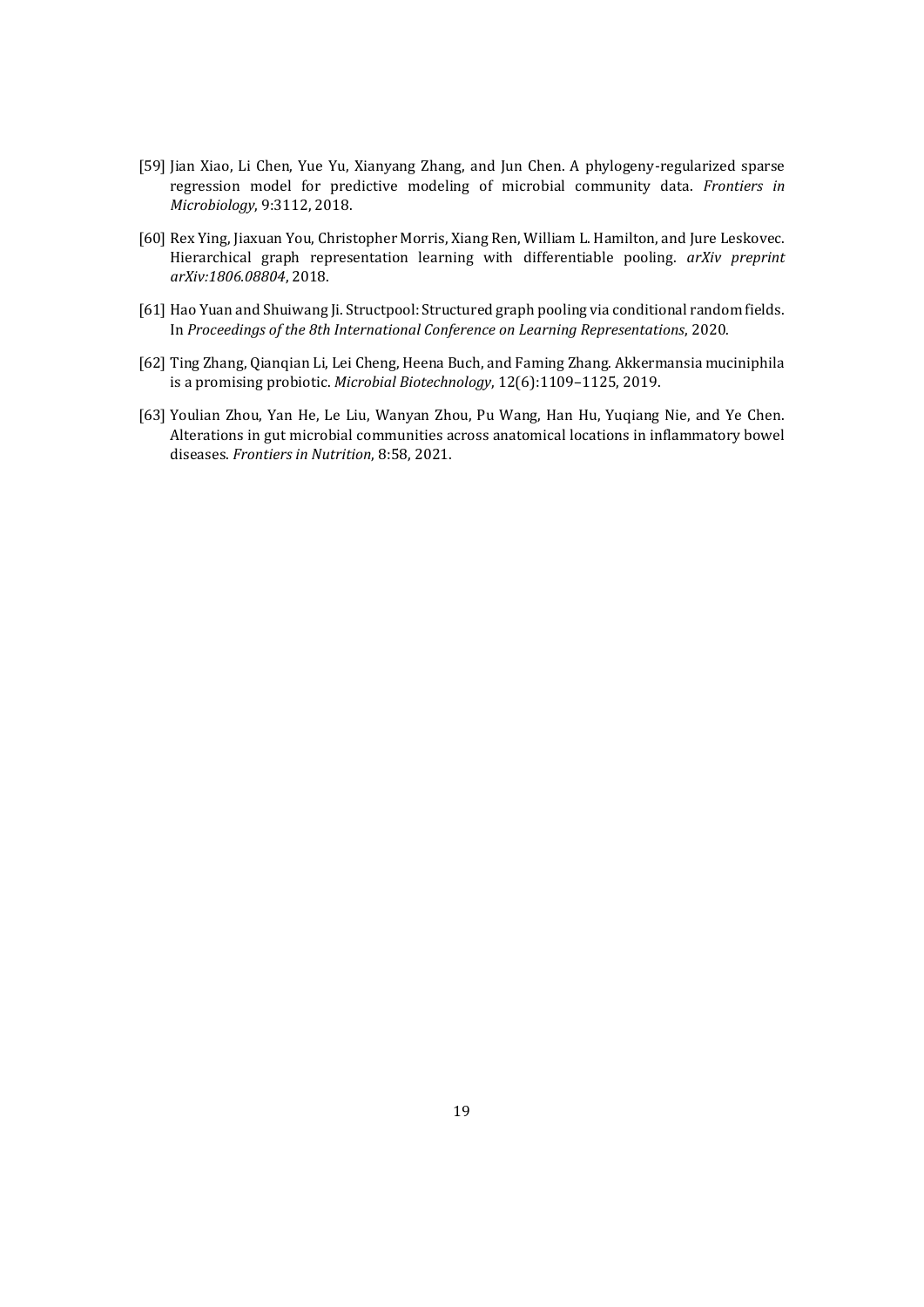# **Supplementary Material:**



Figure S1: **Sparsity of the ASV:** Each subplot is a different dataset. The x axis is fraction of the samples in a dataset where a bacteria is found, and the y axis is the number of such bacteria. It is clear that most of the bacteria are absent from most of the datasets. The analysis was performed at the specie level.

#### **Links to microbiome movies: Movie of DiGiulio case-control study:** https://drive.google.com/file/d/ 1qLZNOHqVolUe-

OwySmTf0mNg8egMAFJR3/view?usp=sharing

### **Movie of Diabimmune case-control study:**

https://drive.google.com/file/d/1MC4KwfiIe-1ab-05GE0yNATIXsVmg0xR/view?usp=sharing

| <b>Hyper parameter</b>             | Search space                 |
|------------------------------------|------------------------------|
| L1 loss coefficient                | [0,1]                        |
| Weight decay                       | [0, 0.5]                     |
| Learning rate                      | [0.001, 0.01, 0.05]          |
| Batch size                         | [32, 64, 218, 256]           |
| <b>Activation function</b>         | [RelU, ElU, tanh]            |
| Dropout                            | [0,0.05,0.1,0.2,0.3,0.4,0.5] |
| Linear dimension 1 division factor | [1, 11]                      |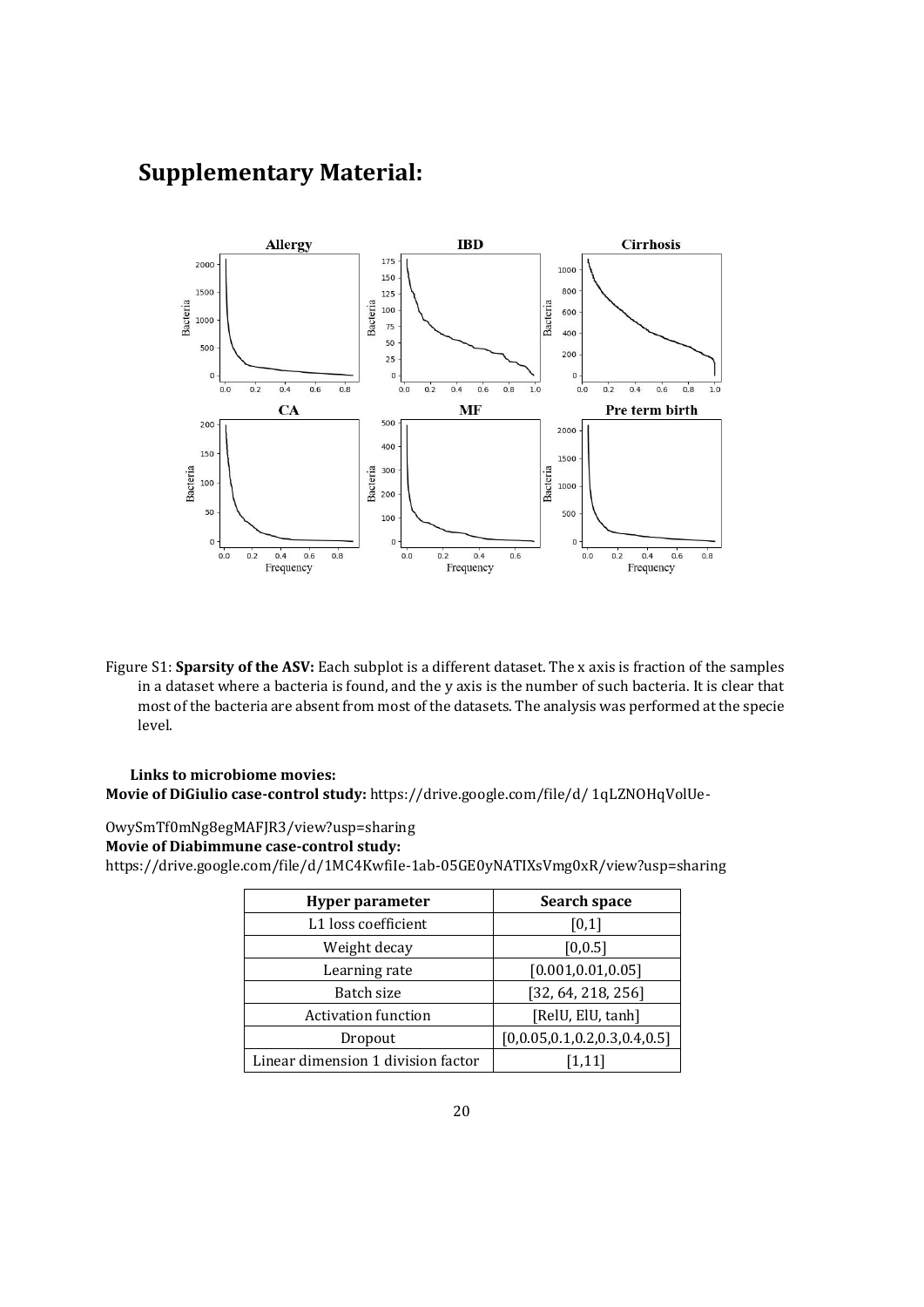| Linear dimension 2 division factor | $[1,6]$      |
|------------------------------------|--------------|
| <b>GCN</b> layer                   | $[2,10]$     |
| Kernel size 1 of first Conv        | [1,8]        |
| Kernel size 2 of first Conv        | $[1,20]$     |
| Stride first Conv                  | $[1,9]$      |
|                                    |              |
| <b>Hyper parameter</b>             | Search space |
| Stride second Conv                 | $[1,9]$      |
| Padding first Conv                 | [0,4]        |
| Padding second Conv                | [0,4]        |
| Channels                           | $[1,16]$     |

Table S1: Hyper parameters search space table

|                     |                          | $_{\rm L1}$   | Weight   | Learning | Batch  | Activation |              | Gcn                      | Linear      | Linear      |
|---------------------|--------------------------|---------------|----------|----------|--------|------------|--------------|--------------------------|-------------|-------------|
| Dataset             | Model                    | loss          | decay    | rate     | size   | function   | Dropout      | dimension                | dimension 1 | dimension 2 |
|                     |                          | coefficient   |          |          |        |            |              |                          |             |             |
| <b>IBD</b>          | Naive sub                | 0.017         | 0.079    | 0.01     | 128    | tanh       | 0.1          | $\overline{\phantom{a}}$ | 222         | 38          |
|                     | pca                      |               |          |          |        |            |              |                          |             |             |
|                     | iMic<br>CNN1             | 0.048         | 0.010    | 0.001    | 32     | elU        | 0.4          | $\sim$                   | Total / 6   | Total / 5   |
|                     | iMic                     | 0.142         | 0.039    | 0.001    | 256    | tanh       | 0.2          | $\bar{\phantom{a}}$      | Total / 1   | Total / 8   |
|                     | CNN <sub>2</sub>         |               |          |          |        |            |              |                          |             |             |
|                     | Naive                    | $\mathcal{L}$ | 0.276    | 0.166    | 30     | Relu       | 0.1          | $\sim$                   | 78          | 91          |
|                     | gMic                     | $\bullet$     | 0.021    | 0.008    | 10     | Relu       | 0.1          | 5                        | 124         | 121         |
|                     | gMic+v                   | $\omega$      | 0.806    | 0.002    | 70     | elu        | 0.15         | 9                        | 67          | 23          |
| CD                  | iMic                     | 0.078         | 0.094    | 0.01     | 128    | RelU       | 0.2          | ÷.                       | 130         | 284         |
|                     | CNN1                     |               |          |          |        |            |              |                          |             |             |
|                     | iMic                     | 0.154         | 0.107    | 0.001    | 64     | tanh       | 0.1          | ä,                       | Total / 1   | Total / 1   |
|                     | CNN <sub>2</sub>         |               |          |          |        |            |              |                          |             |             |
|                     | Naive                    | 0.180         | 0.072    | 0.001    | 256    | tanh       | 0.2          | $\sim$                   | Total / 10  | Total $/11$ |
|                     | gMic                     | $\Box$        | 0.006    | 0.366    | 5      | Relu       | 0.06         | $\blacksquare$           | 64          | 141         |
|                     | gMic+v                   | $\mathcal{L}$ | 0.011    | 0.001    | 10     | elu        | 0.05         | 5                        | 67          | 128         |
|                     | gMic+v                   | ÷.            | 0.002    | 0.155    | 5      | elu        | 0.2          | $\overline{7}$           | 58          | 42          |
| Nugent              | iMic                     | 0.109         | 0.04     | 0.001    | 128    | tanh       | 0.2          | ÷.                       | 35          | 145         |
|                     | CNN1                     |               |          |          |        |            |              |                          |             |             |
|                     | iMic                     | 0.225         | 0.011    | 0.001    | 64     | tanh       | 0.4          | $\blacksquare$           | Total / 7   | Total / 1   |
|                     | CNN <sub>2</sub>         |               |          |          |        |            |              |                          |             |             |
|                     | Naive                    | 0.397         | 0.008    | 0.001    | 64     | tanh       | $\bf 0$      | $\sim$                   | 5           | 6           |
|                     | gMic                     | $\bullet$     | $1.7e-4$ | 0.058    | 10     | Relu       | 0.35         | $\blacksquare$           | 69          | 27          |
|                     | gMic+v                   | $\omega$      | 0.043    | 0.257    | 5      | tanh       | 0.33         | 2                        | 51          | 145         |
|                     | gMic+v                   | $\omega$      | 0.023    | 0.069    | 5      | tanh       | 0.27         | $\sqrt{ }$               | 165         | 90          |
| <b>Cirrhosis</b>    | iMic                     | 0.230         | 0.002    | 0.001    | 32     | elU        | 0.5          | $\mathcal{L}$            | 280         | 80          |
|                     | CNN1                     |               |          |          |        |            |              |                          |             |             |
|                     | iMic                     | 0.121         | 0.375    | 0.001    | 64     | tanh       | 0.2          | $\blacksquare$           | Total / 7   | Total / 1   |
|                     | CNN <sub>2</sub>         |               |          |          |        |            |              |                          |             |             |
|                     | Naive                    | 0.003         | 0.092    | 0.001    | 256    | elU        | 0.3          | $\sim$                   | Total / 9   | Total / 1   |
|                     | gMic                     | $\omega$      | 0.008    | 0.004    | 70     | tanh       | 0.4          |                          | 86          | 50          |
|                     | gMic+v                   | $\mathbf{r}$  | 0.031    | $5e-4$   | 5      | elu        | 0.2          | 6                        | 53          | 200         |
|                     | gMic+v                   | $\sim$        | 0.015    | $1e-4$   | 100    | tanh       | 0.3          | 9                        | 76          | 74          |
| <b>Milk allergy</b> | iMic                     | 0.475         | 0.026    | 0.001    | 64     | tanh       | 0.2          | ÷.                       | 147         | 42          |
|                     | CNN1                     |               |          |          |        |            |              |                          |             |             |
|                     | iMic<br>CNN <sub>2</sub> | 0.065         | 0.102    | 0.001    | 256    | elU        | 0.3          | ÷.                       | Total / 7   | Total / 4   |
|                     | Naive                    | 0.319         | 0.025    | 0.001    | 256    | elU        | $\mathbf{0}$ | ×.                       | Total / 9   | Total / 1   |
|                     | gMic                     | $\sim$        | 0.005    | 0.233    | $10\,$ | Relu       | 0.12         | $\blacksquare$           | 169         | 128         |
|                     | gMic+v                   | $\bullet$     | 0.017    | 0.122    | 5      | elu        | 0.1          | 5                        | 26          | 136         |
|                     | gMic+v                   | $\Box$        | 0.012    | 0.051    | 5      | elu        | 0.3          | 6                        | 164         | 200         |
| <b>Nuts</b>         | iMic                     | 0.277         | 0.092    | 0.001    | 128    | elU        | 0.4          | $\sim$                   | 268         | 138         |
| allergy             | CNN1                     |               |          |          |        |            |              |                          |             |             |
|                     | iMic                     | 0.294         | 0.035    | 0.001    | 128    | tanh       | 0.5          | $\bar{\phantom{a}}$      | Total / 8   | Total / 5   |
|                     | CNN <sub>2</sub>         |               |          |          |        |            |              |                          |             |             |
|                     | Naive                    | 0.398         | 0.008    | 0.001    | 64     | tanh       | $\mathbf{0}$ | ÷,                       | Total / 5   | Total / 6   |
|                     | gMic                     | $\omega$      | 0.086    | 0.498    | 100    | elu        | 0.1          | $\sim$                   | 113         | 81          |
|                     | gMic+v                   | $\omega$      | 0.004    | $7e-4$   | 5      | Relu       | 0.2          | 5                        | 101         | 109         |
|                     | gMic+v                   | $\sim$        | 0.014    | 0.001    | 5      | tanh       | 0.3          | 8                        | 170         | 31          |
| Peanuts             | iMic                     | 0.399         | 0.095    | 0.01     | 64     | tanh       | 0.5          | ÷.                       | 201         | 136         |
| allergy             | CNN1                     |               |          |          |        |            |              |                          |             |             |
|                     | iMic                     | 0.376         | 0.0007   | 0.001    | 256    | RelU       | 0.05         | ÷,                       | Total / 4   | Total / 4   |
|                     | CNN <sub>2</sub>         |               |          |          |        |            |              |                          |             |             |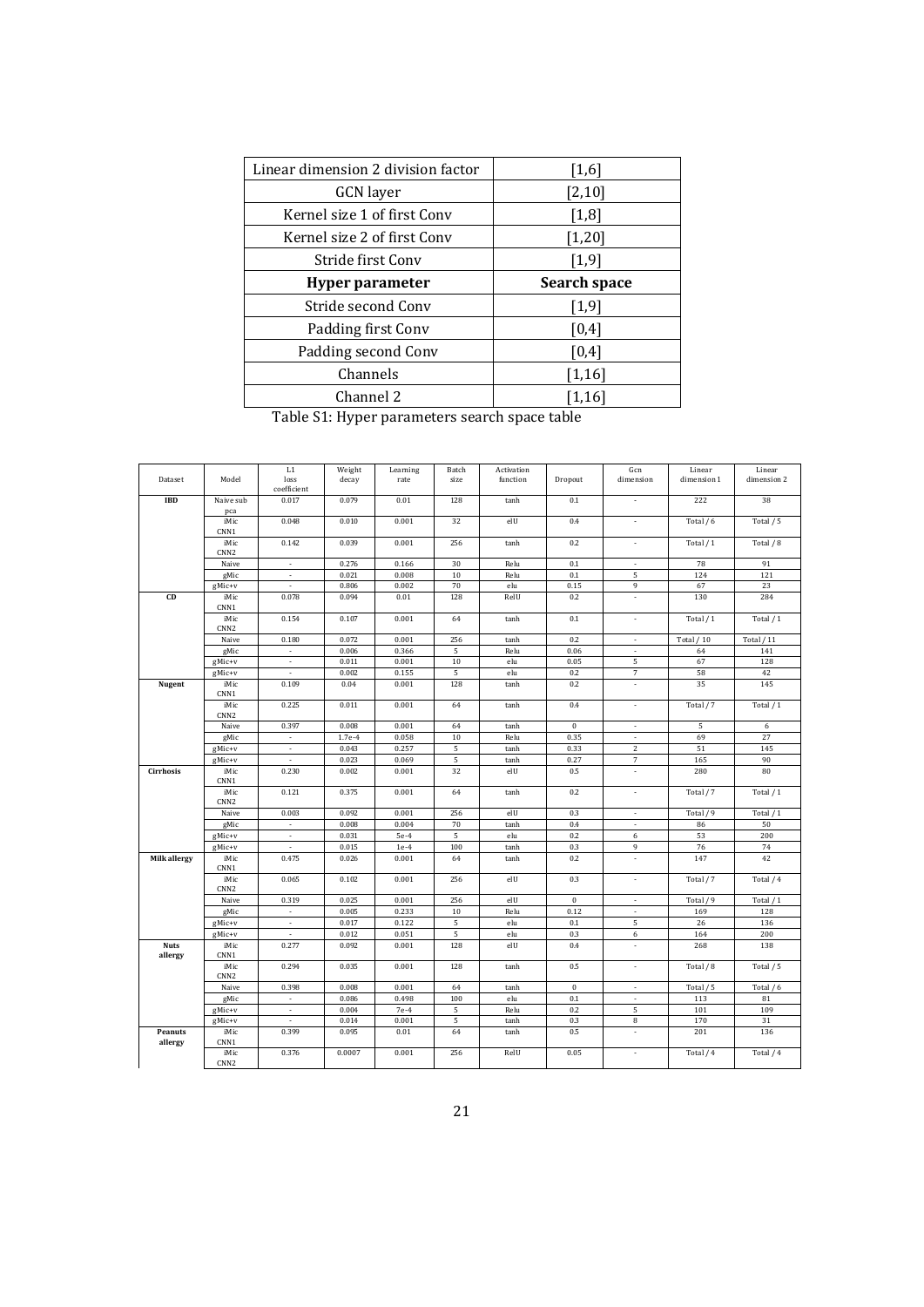|    | Naive                    | 0.187 | 0.025    | 0.001                                   | 256 | elu  | 0.5  | $\sim$                   | Total / 9 | Total / 3   |
|----|--------------------------|-------|----------|-----------------------------------------|-----|------|------|--------------------------|-----------|-------------|
|    | gMic                     | ٠     | 0.003    | 0.015                                   | 50  | tanh | 0.13 | ٠                        | 29        | 18          |
|    | $gMic+v$                 | ÷.    | 0.032    | $2e-4$                                  | 50  | tanh | 0.18 | 10                       | 111       | 92          |
|    | $gMic+v$                 | ٠     | 0.005    | 0.157                                   | 10  | elu  | 0.15 | 6                        | 42        | 129         |
| CA | iMic<br>CNN <sub>1</sub> | 0.017 | 0.091    | 0.001                                   | 256 | RelU | 0.05 |                          | 354       | 78          |
|    | iMic<br>CNN <sub>2</sub> | 0.069 | 0.084    | 0.001                                   | 64  | tanh | 0.1  | $\overline{\phantom{a}}$ | Total / 5 | Total / 4   |
|    | Naive                    | 0.003 | 0.092    | 0.001                                   | 256 | elu  | 0.3  | $\sim$                   | Total / 9 | Total / 1   |
|    | gMic                     | ٠     | 0.001    | 0.014                                   | 5   | Relu | 0.3  | $\overline{\phantom{a}}$ | 168       | 122         |
|    | gMic+v                   | ٠     | 0.010    | 0.369                                   | 10  | tanh | 0.35 | 3                        | 143       | 141         |
|    | $gMic+v$                 |       | 0.002    | 0.003                                   | 5   | elu  | 0.22 | 2                        | 83        | 131         |
| MF | iMic<br>CNN1             | 0.235 | 0.002    | 0.001                                   | 64  | RelU | 0.1  | ٠                        | 309       | 57          |
|    | iMic<br>CNN <sub>2</sub> | 0.377 | 0.012    | 0.001                                   | 128 | RelU | 0.5  |                          | Total / 9 | Total / 2   |
|    | Naive                    | 0.029 | 0.019    | 0.001                                   | 128 | elu  | 0.3  | $\sim$                   | Total / 7 | Total $/11$ |
|    | gMic                     | ٠     | $1.5e-4$ | 0.031                                   | 30  | elu  | 0.04 | ٠                        | 61        | 180         |
|    | $gMic+v$                 | ٠     | 0.052    | 0.004                                   | 50  | tanh | 0.19 | 6                        | 148       | 118         |
|    | gMic+v                   | ۰     | 0.050    | 0.001                                   | 5   | elu  | 0.36 | 10                       | 191       | 146         |
|    |                          |       |          | Table 2: Table of hyper parameters used |     |      |      |                          |           |             |

Figure S2: **Application of Grad-Cam to CA dataset**. The results are equivalent to figure 2, but for the CA dataset.



Figure S3: **Sensitivity analysis of iMic when applied to CD:** The x axis represents the change in a specific hyper parameter in percents, and the y axis represents the difference between the AUC of the hyper parameters used in Figure 1 and other combinations. The differences are low, supporting the claim that iMic is not sensitive to hyper parameters. The parameters tested are the L1 coefficient, the weight decay, the number of neurons in the fully connected layers, dropout, batch size, learning rate, and the kernel sizes as well as the strides and the padding.